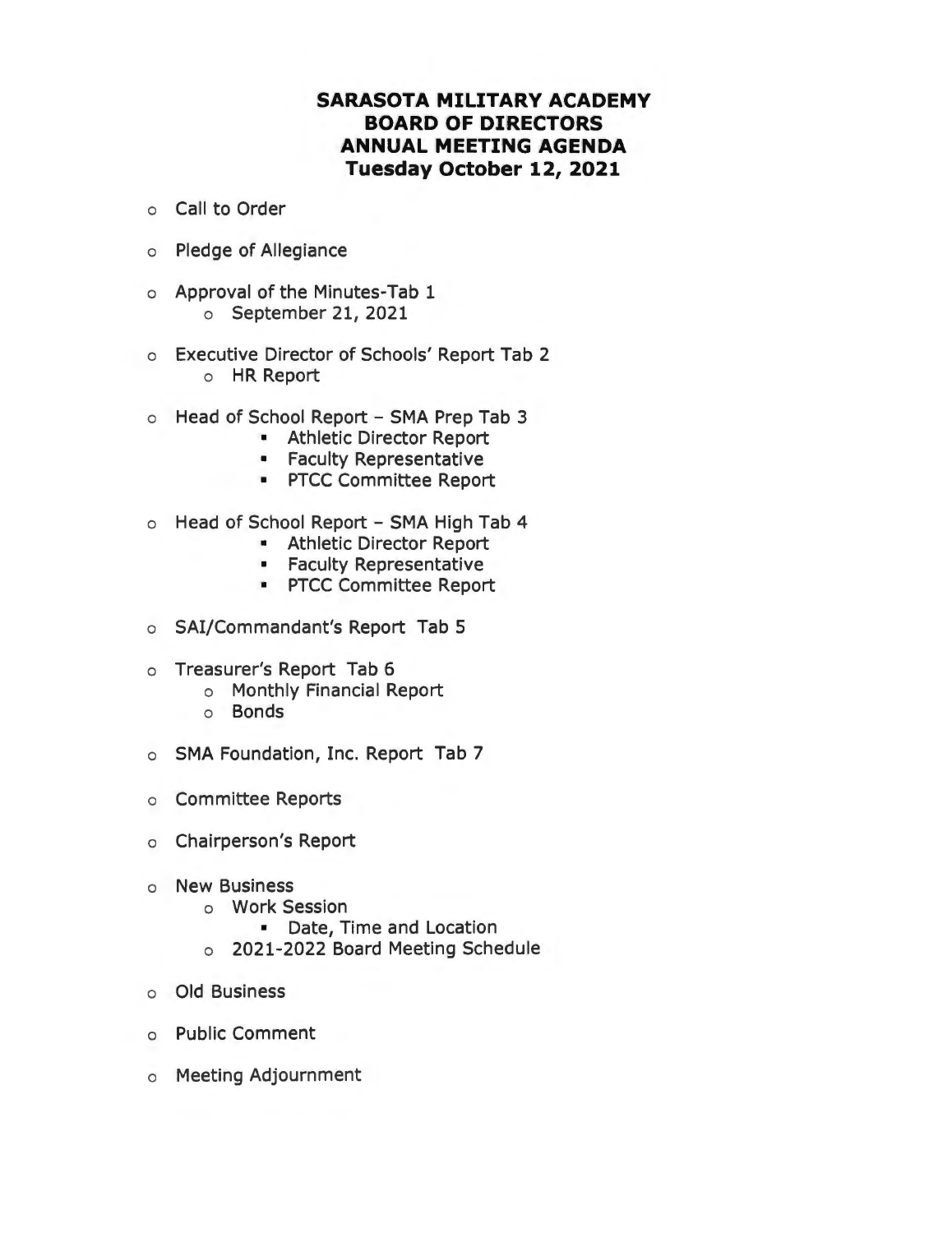#### **Sarasota Military Academy**

BOARD OF DIRECTORS

#### MEETING MINUTES (IN-PERSON & VIRTUAL)

21 SEPTEMBER, 2021

#### **Board of Director Members' Attendance**

#### **Present:**

Thomas J. McElheny, EdD, CAPT, USMC (Ret), Chair Mr. Warren P. Hudson, CAPT, USN (Ret) Vice Chair/ Treasurer Dr. Brian Crupi, LTC, USAR Ms. Erica Gregory, Lt Col, USAF (Ret) Mr. Scott Lempe, Lt Col, USAF (Ret) Ms. Linda Long Mr. Pete Skokos Ms. Tessa Suplee, Lt Col, USAF (Ret) Ms. Cynthia West, RN Lt, USA (Ret)

#### **Howard G. Crowell, Jr., LTG USA (Ret), Chair, SMA Foundation Inc.**

Mr. Herb Jones, Vice Chair, SMA Foundation Inc. Frederick M. Derr, CAPT USN (Ret), Treasurer, SMA Foundation Inc. Mr. Rafael Robles, Executive Director, SMA Foundation Inc.

**Absent:** Ben Knisely, COL USA (Ret), Secretary

#### **SMA Administrative Staff in Attendance:**

SMA-COL Christina Bowman, Chief Executive Officer LTC Ben Weiss, Commandant of Cadets SMA-LTC Steve Kok, Director of Finance SMA-COL Frederick Fout, Head of School, High School SMA-LTC Abby Williams, Assistant Head of School, High School SMA-MAJ Charlie Carver, Athletic Director, High School SMA-COL Tom Vara, Head of School, Middle School SMA-LTC Lisa Currie, Assistant Head of School, Middle School SMA-LTC Ryan Lee, Assistant Head of School, Middle School MAJ Becky Morris, Assistant Head of School, Middle School SMA-MAJ Leslie Smith, Athletic Director, Middle School

**Guests in Attendance:** Ms. Jenny Glassmoyer, Kerkering & Barberio; Mr. Tom Pellegrino, Pellegrino & McFarland; Mr. Vincent Tortora, Pellegrino & McFarland; Ms. Jocelyn Jordan, Kerkering & Barberio; SFC Riess Pellegrino, Faculty Representative, High School; Ms. Susan Hartman, PTCC President, High **School**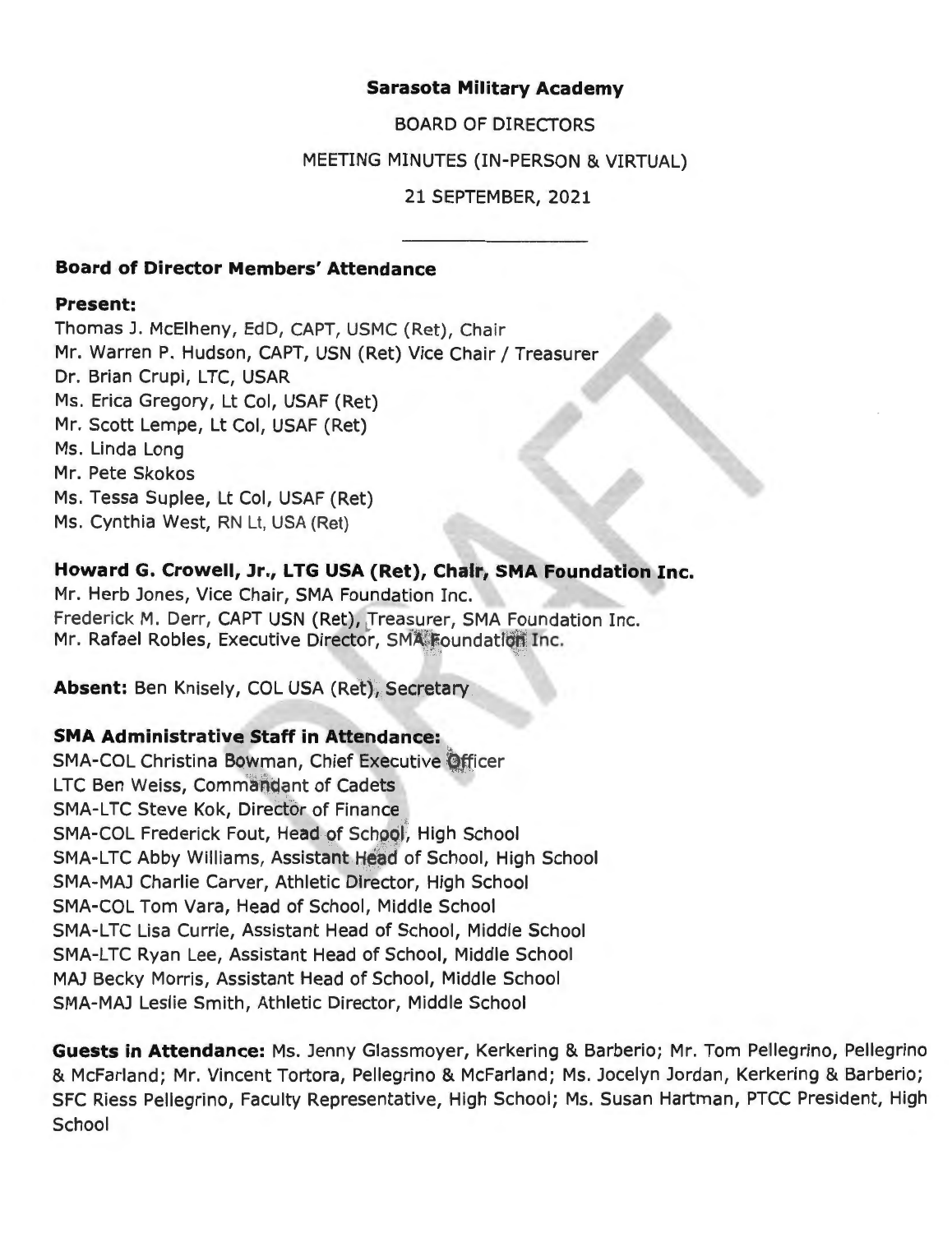Location: In-Person and Virtual

The chairman called the meeting to order at 2:30 pm.

Chair Thomas McElheny requested to move old business of the Mask Mandate Policy to after the audit is presented and approved.

#### **Motion to Approve the 31 August 2021 Minutes:**

Ms. Tessa Suplee motioned to approve the 31 August, 2021 minutes with requested changes; Mr. Scott Lempe seconded the motion and the board unanimously approved.

**Committee Reports:** Vice Chair Warren Hudson presented to the board the recommendation of the Nominating Committee to extend to Mr. Jim Tollerton a placement on the Board of Directors as a new Director. He detailed his experiences as a prominent supporter in the community will be a<br>hanefit to the board benefit to the board. II links<br>II links

# **Ms. Suplee motioned to approve the recommendation of Mr. Jim Tollerton joining the** Board of Directors as a Director; Ms. Linda Long seconded the motion and the board<br>unanimously approved. **unanimously approved.**

11 Vice Chair Hudson recommended Mr. Scott Lempe to be nominated as the new Treasurer.

# **Ms. Cynthia West motioned to approve the recommendation of Mr. Scott Lempe as the new** <br>Treasurer: Mr. Sunke accorded the wiser and the hand unanime using approved Treasurer; Ms. Suplee seconded the motion and the board unanimously approved.

SMA-LTC Steve Kok introduced Mr. Vincent Tortora, Ms. Jenny Glassmoyer, Mr. Tom Pellegrino and Ms. Jocelyn Jordan to discuss the audit. lll!ii

Mr. Tortora discussed the result of a clean audit along with finalncials for both schools and a breakdown of expenses, revenue and assets. He mentioned how the SMA Foundation is controlled by Breakdown or expensely revenue and absett the mathematical new and Shift reditation to contremented the<br>SMA per the bylaws and is included in the audit. Mr. Tortora and Mr. Pellegrino recommended the SMA per the bylaws and is included in the audit. Mr. Tortora and Mr. Pellegrino<br>funds be broken down into different banks as to maximize the FDIC insurance. 1 1

## **Vice Chair Hudson motioned to approve the presented audit; Ms. Suplee seconded the motion and the motion of the motion of**  $\mathbf{r}$ **1100** Chain The Board unanimously approved.

**Old Business:** Chair McElheny explained the Mask Mandate Policy and how it has changed and ordered by the Governor and the County over the past few months. He stated SMA-COL Christina Bowman spoke with the Director of Charter Schools and recommended we follow the Governor's ban Dettitum Sperie Him and the Massach as parent Mr. Eric Williams, parent Ms. Tara Ehrmann, parent Mr. Dan Delzer, parent Mr. Drew Baggiani and SMA-MAJ Michael Finley shared their opinions on<br>enforging a mask mandate policy enforcing a mask mandate policy.

#### **Vice Chair Hudson motioned to amend the Mask Mandate Policy to follow state law that masks be optional to parents with encouragement to wear masks; Ms. Suplee seconded the motion and the board unanimously approved.**

**Executive Director of Schools Report:** SMA-COL Christina Bowman provided a read-ahead report. She discussed the optional end-of-year survey as well as a successful meeting with SMA-COL Fred Fout, SMA-COL Tom Vara and SMA-SFC Angela Cohen regarding Admissions and the lottery process. SMA-COL Bowman highly encouraged the board to attend the event Evening with Heroes through Operation Patriot Support assisted by COL Ben Knisely who will attend as a guest speaker. Mr. Peter Skokos agreed to attend the event as he runs Operation Patriot Support in this area.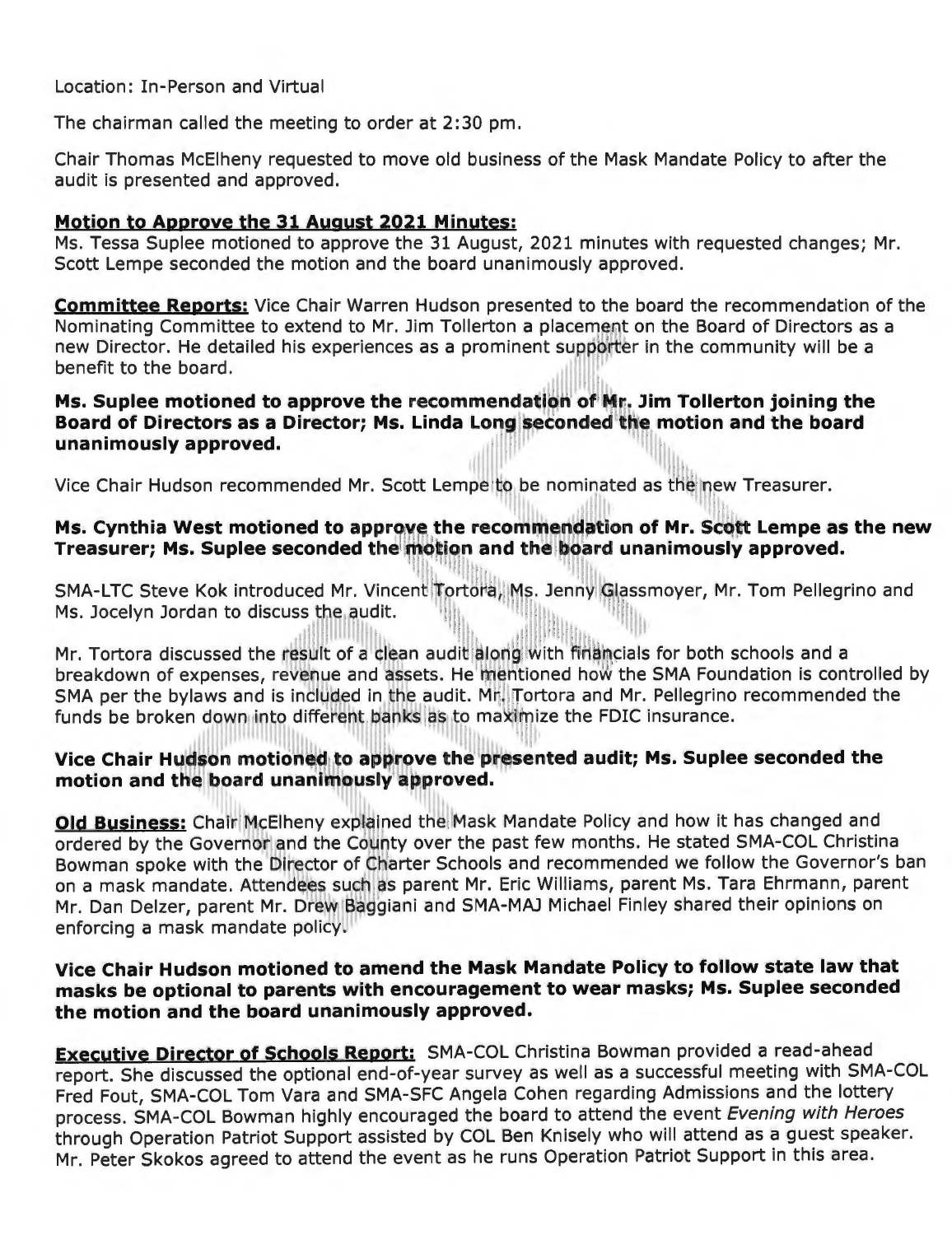#### **Technology and Data Impact Report:** N/A

**SMA Head of School Report, Middle School:** SMA-COL Tom Vara provided a read-ahead report. He stated a successful virtual open house with parents and faculty as well as a special 9/11 tribute with stories of heroism and a visit from local police officers.

**SMA Middle School Athletics Report:** SMA-MAJ Leslie Smith provided a read-ahead report. She mentioned the soccer, running and basketball clubs starting as pre-season conditioning and working very well with high school Athletic Director, SMA-MAJ Charlie Carver on the collaboration of both schools to create bonding activities. SMA-MAJ Smith further detailed the volleyball teams had joint practices and middle school stayed to support high school team, lacrosse continues to incorporate both schools into joint practices and activities and emphasized how both directors continue to bring both schools together in various ways.

**Instructional Design & Curriculum:** SMA-LTC Lisa Currie provided a read-ahead report. She stated working with the data to analyze tests with an explanation to cadets on understanding the Instructional Design & Curriculum: SMA-LTC Lisa Currie provid<br>stated working with the data to analyze tests with an explanation t<br>scores will assist them in setting new goals and progress. 1  $\frac{1}{2}$ 

**SMA Head of School Report, High School:** SMA-COL Fred Fout stated three departments have submitted action plans towards literacy initiatives and is awaiting the rest. He mentioned National submitted action plans towards literacy initiatives and is awaiding the rest. He memoried Nationa<br>Honor Society Induction Ceremony will be held in October and will send the date to the board to attend. SMA-COL Fout mentioned testing is underway with the in-school ACT and FSA retakes as attend. SMA-COL Fout mentioned testing is underway with the in-school ACT and FSA retakes as<br>well as PSAT for all 10<sup>th</sup> graders and is looking forward to the government replacing the FSA tests with progress monitoring and growth. Ms. Linda Long agreed but shared her concerns for handling<br>the transition to bigher institutions as well as their reducements the transition to higher institutions as well as their requir |reed'but sh<br>|rements.|||||<br>!!!!!!

**SMA HS Athletics Report:** SMA-MAJ Charlie Carver provided a read-ahead report. He discussed a successed a series of the discussed a successive first cross country meet at the middle school campus and he looks forward to w successful first cross country meet at the middle school campus and he looks forward to working with SMA-MAJ Smith for more cross events. SMA-MAJ Carver stated he met with Dr. Brian Crupi on campus to discuss the sports program and facilities. Dr. Crupi shared with the board how sports can campus to discuss the sports program and facilities. Dr. Crupi shared with the board now sports ca<br>be a driving force for enrollment as well as the students' growth. He discussed his concerns on the be a driving force for enrollment as well as the students' growth. He discussed his concerns on th<br>condition of the facilities and lack of additional gyms to facilitate a growing sports program. SMA-<br>----------------------MAJ Carver agreed stating the stress on SMA-MAJ Smith with the middle school gym as the only<br>gym available for all court sports for both schools. all court sports for both schools.

 $\ddot{\phantom{a}}$ SAI/Commandant's Report: LTC Weiss provided a read-ahead report. He commended his instructors for a great job within Rifle resulting in cadets attending Olympics and Service Academies, Drill Team and Raiders with their invitational Raider competition held at Lakewood Ranch High School on 25 September as well as JLAB placing in the first two levels of competition and onward to Washington DC for nationals. LTC Weiss stated the Legion of Valor Bronze Award to C/COL Abigail Koester was that morning and cadets presented very well to guests of the County after formation. Chair McElheny thanked LTC Weiss and the JROTC team for their efforts.

**Staff Representatives:** SMA-MAJ Smith stated no staff concerns at this time at the middle school. SFC Riess Pellegrino provided a read ahead report identifying concerns that he stated will be addressed by SMA-COL Fout through himself and the upcoming staff meeting.

#### **Media Report:** N/A

**Treasurer's Report:** SMA-LTC Steve Kok provided a read-ahead report and balance sheets per campus. He discussed total assets and ESSER funds along with working capital and long term debt. Vice Chair Hudson recommends a workshop to be created as well as a fourth committee to find ways to reduce expenses with a focus on fiscal year 2023. Chair McElheny stated fiscal stability is a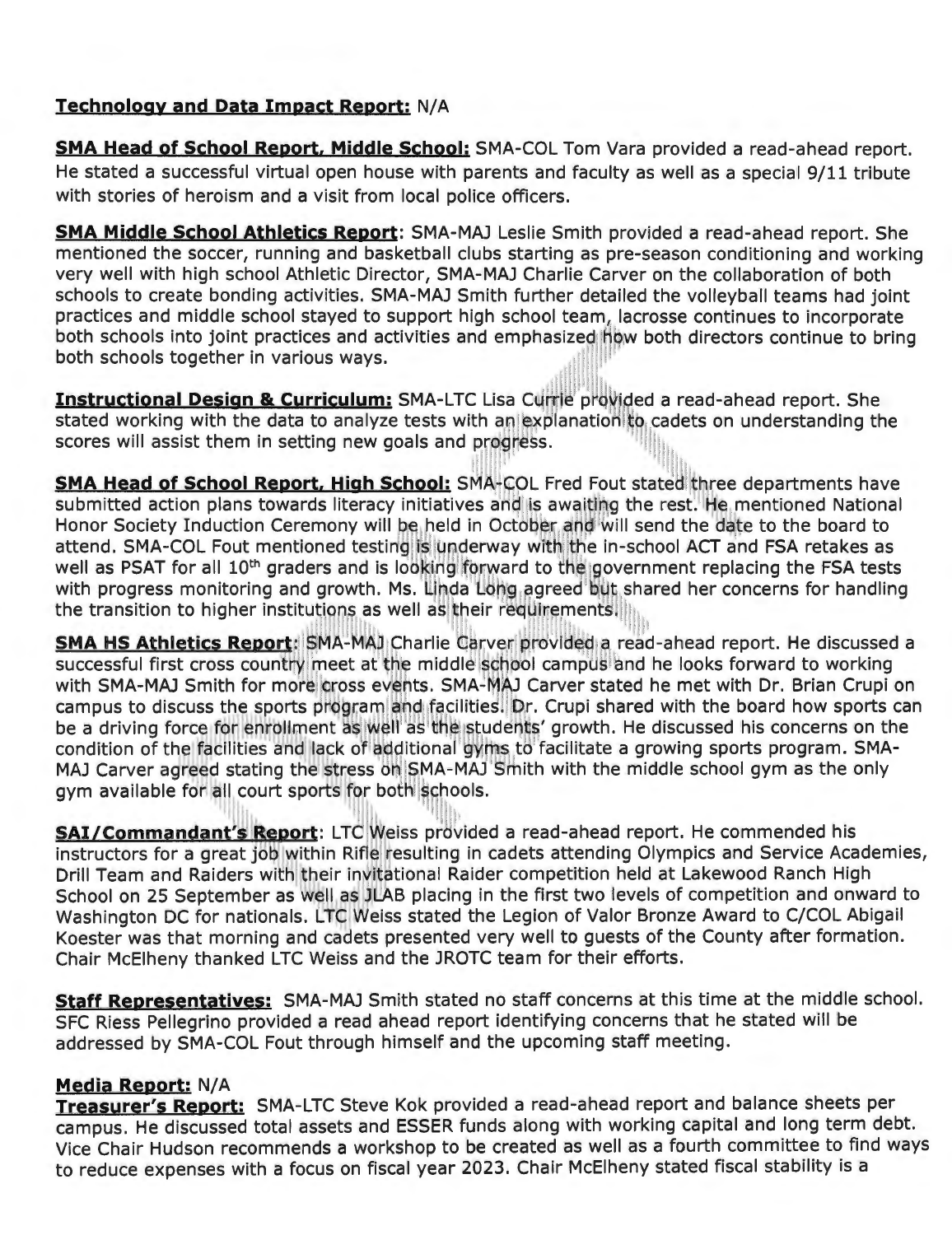priority and suggested Mr. Tollerton, Mr. Lempe and Vice Chair Hudson to form the committee. Mr. Lempe recommended a work session for all directors to understand the school grade and its components.

#### **Vice Chair Hudson motioned to approve the proposed budget for FY2022; Dr. Crupi seconded the motion and the board unanimously approved.**

SMA-LTC Kok discussed the cost for raising the salary of teachers to the county's base salary.

#### **Vice Chair Hudson motioned to approve raising the base salary to district level for teachers even if budget is at a deficit; Ms. Suplee seconded the motion and the board unanimously approved.**

PTCC Report: Ms. Susan Hartman provided a read-ahead report for the high school. She discussed **PTCC Report**: Ms. Susan Hartman provided a read-anead report for the high school. She discusse<br>the online merchandise store is growing and continues to add more items. Ms. Hartman stated the first PTCC virtual meeting is 22 September and has received the first club and classroom grants. She thanked the administration and staff for their support. Chair McElheny recommended Ms. Hartman chanked the administration and staff for their support. Chair McEineny re<br>meet with Ms. West, as she was the first PTCC president for SMA.

**Foundation:** Mr. Rafael Robles provided a read-ahead report. He discussed financials to include a breakdown of revenue from campaigns and expenses. Mr. Robles invited the Operating Board to the next SMA Foundation board meeting held on 30 September at 2:30pm and can also be attended 1 virtually. I in the set of  $\mathbb{P}^1$  is the set of  $\mathbb{P}^1$ 

# **Marketing and Communications Report: N/A**

**Chairman:** Chair McElheny, recommends starting each board meeting with the Pledge of Allegiance **Chairman:** Chair McElheny, recommends starting each board meeting with the Pledge of Allegiance **Chairman:** Chair PicEllieny recommends starting each board infections as well as prayer with special guests from local houses of worship. 11

11111111 1111111

#### **New Business: N/A**

**Public Comments:** Ms. Long commended Chair McElheny on a successful meeting. Mr. Lempe requested to schedule a meeting for the workshop in which SMA-COL Bowman recommended one week with two sessions of two hours each desi l 1111 i 1111 i 1111 i 1111 i 1111 i 1111 i 1111 i 1111 i 1111 i 1111 i 1111 i 1111 i 1111 i 1111 i 1111 i 111

The next board meeting will be on 12 October 2021 at 2:30pm.

**III** 191

i11111111111II

The chairman adjourned the meeting at 4:53 pm. 1

111

Dr. Thomas McElheny, Chair Date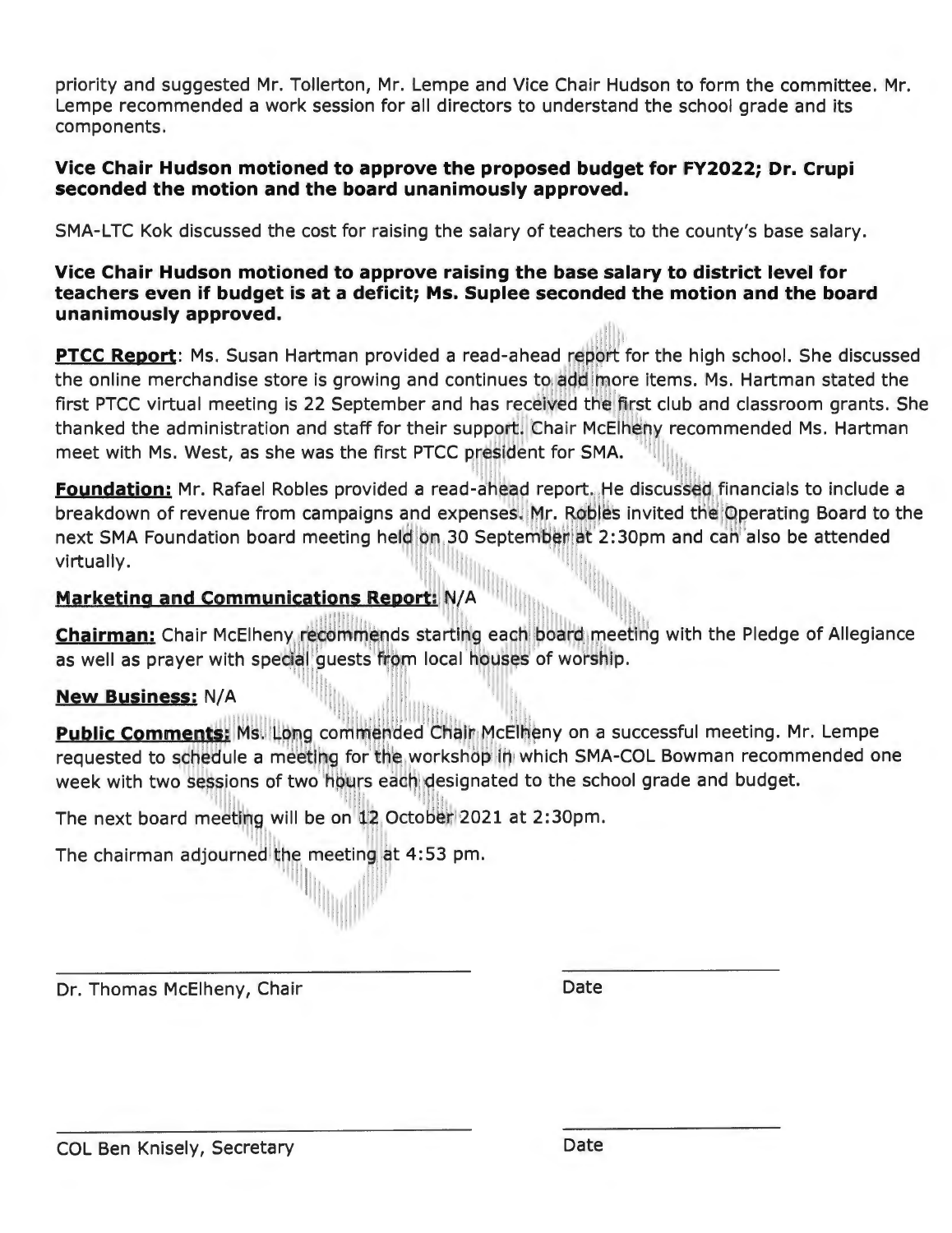Head of School Report for September 2021

#### **Enrollment**

Grade 6: 177 Grade 7: 184 Grade 8: 208 Total: 569

#### **Campus Life/ Events**

-9/2-Virtual open house -9/6-Labor Day-No school -9/10-Patriot Day observance -9/10-Fire drill conducted @ 11: 10 am -9/21-Board meeting virtual-2:30 pm -9/22-Half day for cadets and teacher training -9/24-Red Shirt Day-Anti-Drug Awareness -9/24-Lock down drill conducted @ 10: 15 am

#### **Cadet Highlights**

| -Cadets of the Month: September |                               |                               |  |
|---------------------------------|-------------------------------|-------------------------------|--|
| Science:                        | <b>Female</b><br>Guilia Simon | <b>Male</b><br>Liam Fernandez |  |
| World Language: Lillian McClay  |                               | <b>Braxton Goodlad</b>        |  |
| Volleyball:                     | <b>Gwen Pankonin</b>          |                               |  |
| Flag Football:                  |                               | Jonathon Chavez               |  |

#### **Staff Meetings**

- 9/1-Faculty Meeting
- 9/3-Safetey Team
- 9/8-SIP
- 9/10-Interdisciplinary Meeting
- 9/15-New Teachers
- 9/16-Department Leaders
- 9/21-SIP
- 9/24-Interdisciplinary Meeting
- 9/28-SIP Meeting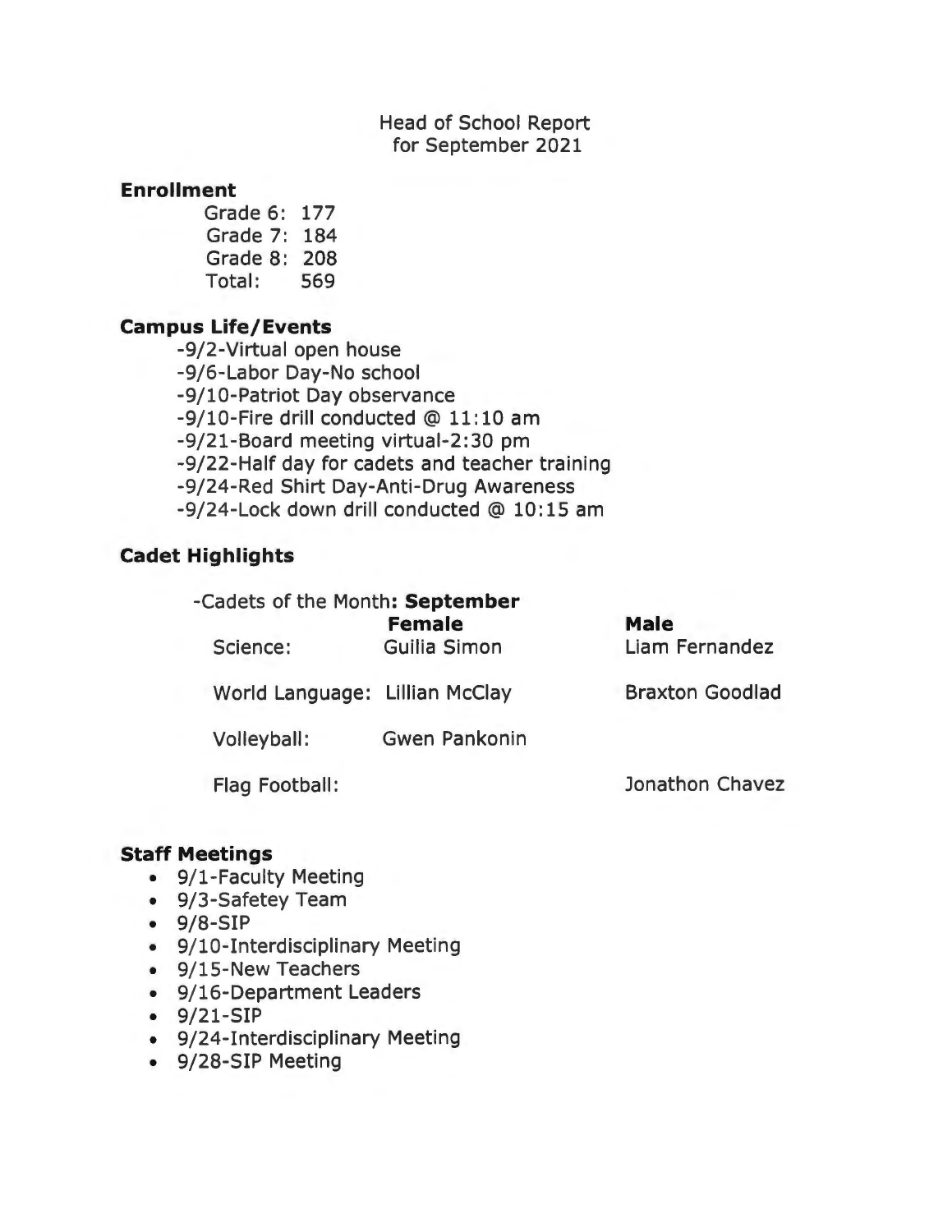#### **Parent and Community Highlights**

-9/2-Virtual Open House @ 5: 00 pm -9/21-Board meeting virtual@ 2:30 pm

#### **Security**

-9/3-Safety team meeting to discuss future drill and procedures -Reminder staff to be at their doors during passing time to assist in campus security

-Lockdown drill completed during formation. Cadets did an excellent job moving to a secure location in a timely manner. Still working cadets not talking during any of our drills.

#### **Attention Items**

-FSSAT report completed for safety and security

-School Improvement Plan (SIP) was completed and submitted to the Sarasota county office

-The main subpanel for the alarm system is in the process of being replaced from what we believe to be a lightning strike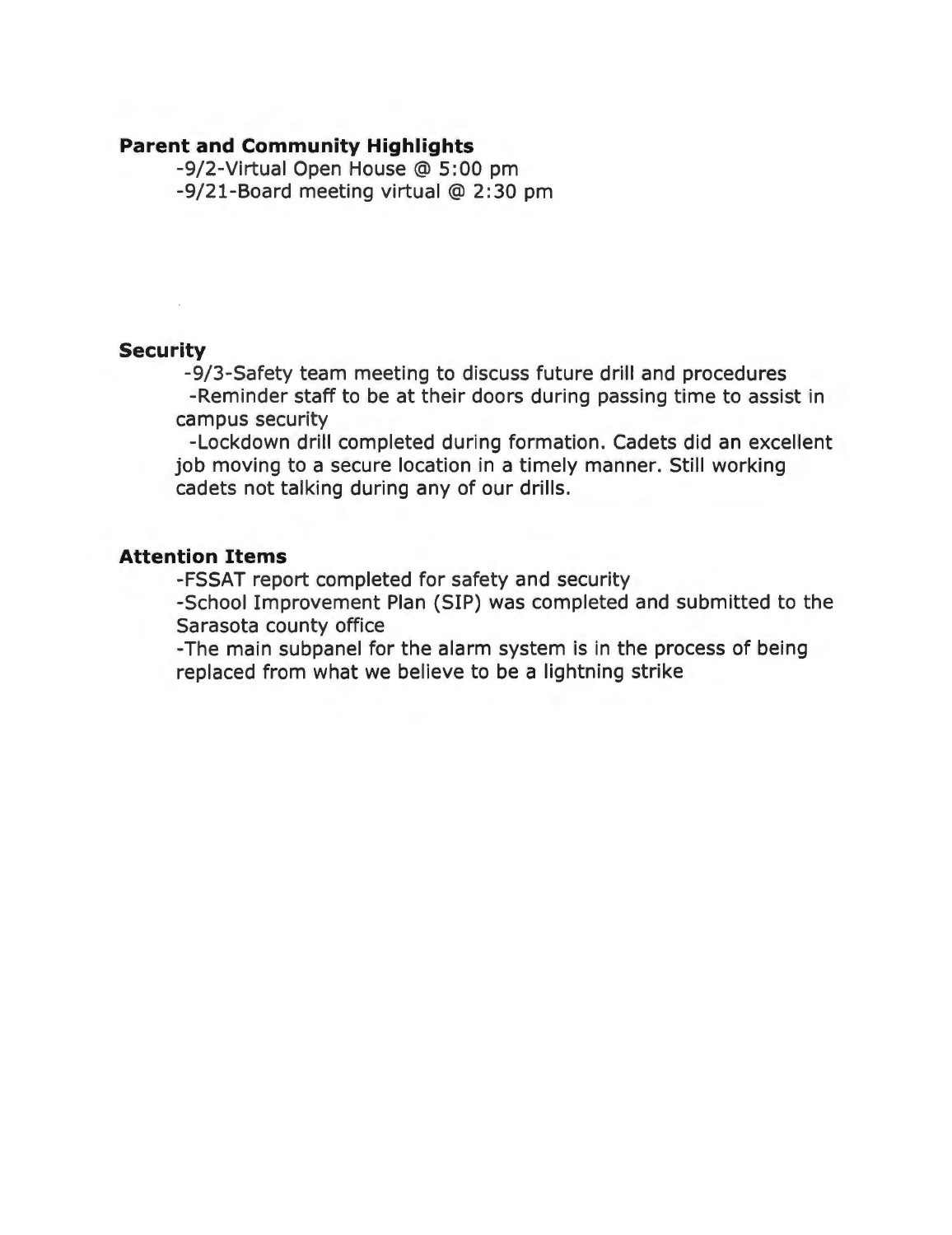#### **OCTOBER SMA PREP ATHLETIC ROUND UP**

#### **Flag Football** -

**9/23** -The Flag Football team lost their season opener to Sky Englewood on Thursday 20-14. For the last several years SMA Prep flag football has developed a standard of a disciplined football program, one that does not beat themselves with penalties or create opportunities for their opponents. Yesterday, however, the Eagles uncharacteristically lost possession of the ball several times which led to points for Sky Englewood. After the game, Coach Wilkins explained; "when you're playing a team like Sky Englewood, they'll capitalize on those mistakes. I think that is the biggest takeaway from this game. You can't expect a win with turnovers. We will work on tightening things up next week in practice, we have a lot of work to do."

**9/28** -The Eagles defeated Student Leadership Academy 46-0. This was a nice win to help the players gain some confidence going into the SSAS game.

 $9/30$  – The team lost to SSAS 28-46. The Eagles held tight through the  $3<sup>rd</sup>$  quarter but then collapsed in the  $4<sup>th</sup>$ .

**10/5** - The flag football team defeated Rowlett Academy Tuesday 19-6. This was a must win for the Eagles in order to qualify for the league playoffs. The team will take on the #1 team in the league, Suncoast Academy, Thursday at 5:00.

#### **Volleyball** -

**9/23** - The team was defeated by Rowlette Academy on September 23<sup>rd</sup>. The girls fought hard but came up short. Their current record is 0-3.

**9/28** – The high school volleyball team came over and had a scrimmage practice with the Prep team. These girls are really bonding.

10/5 - The girls hosted SSAS in an exhibition game. Unfortunately the Eagles were defeated in a very close match losing 20-25, and 23-25.

**Basketball Club** - The basketball club will finish up on Friday, 10/8. The players are getting ready for team tryouts, which will be held on 10/12 and 10/13. The first practice will be on Monday 10/18. Both coaches are looking forward to a great season, building on last year's successes.

Running Club - The running club is winding down for the fall season. Coach Trecartin has 23 runners this year that are preparing for Cross Country tryouts next week. Coach Trecartin has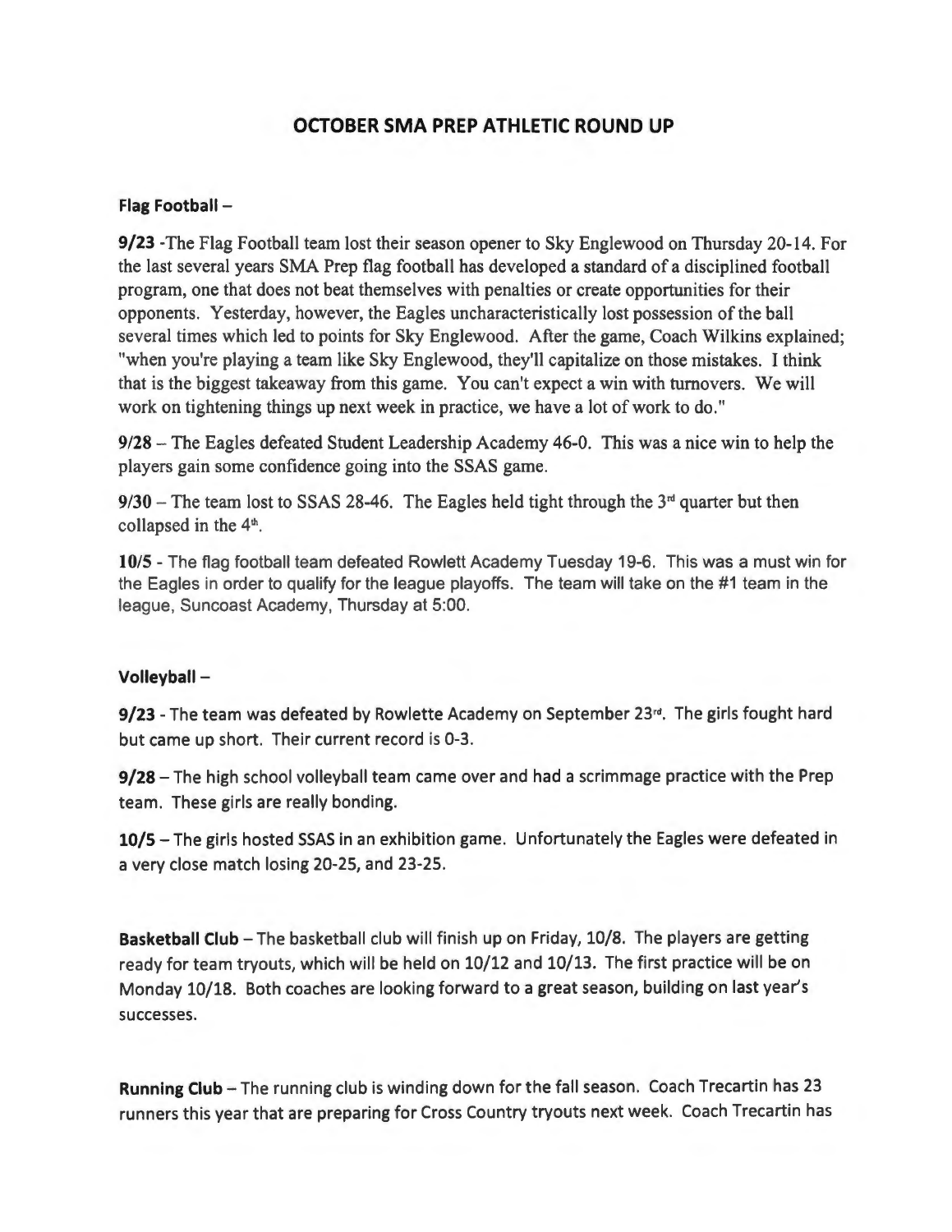reached out the high school Cross Country team for assistance at middle school tryouts. This is a great way for the kids to see and meet high school runners.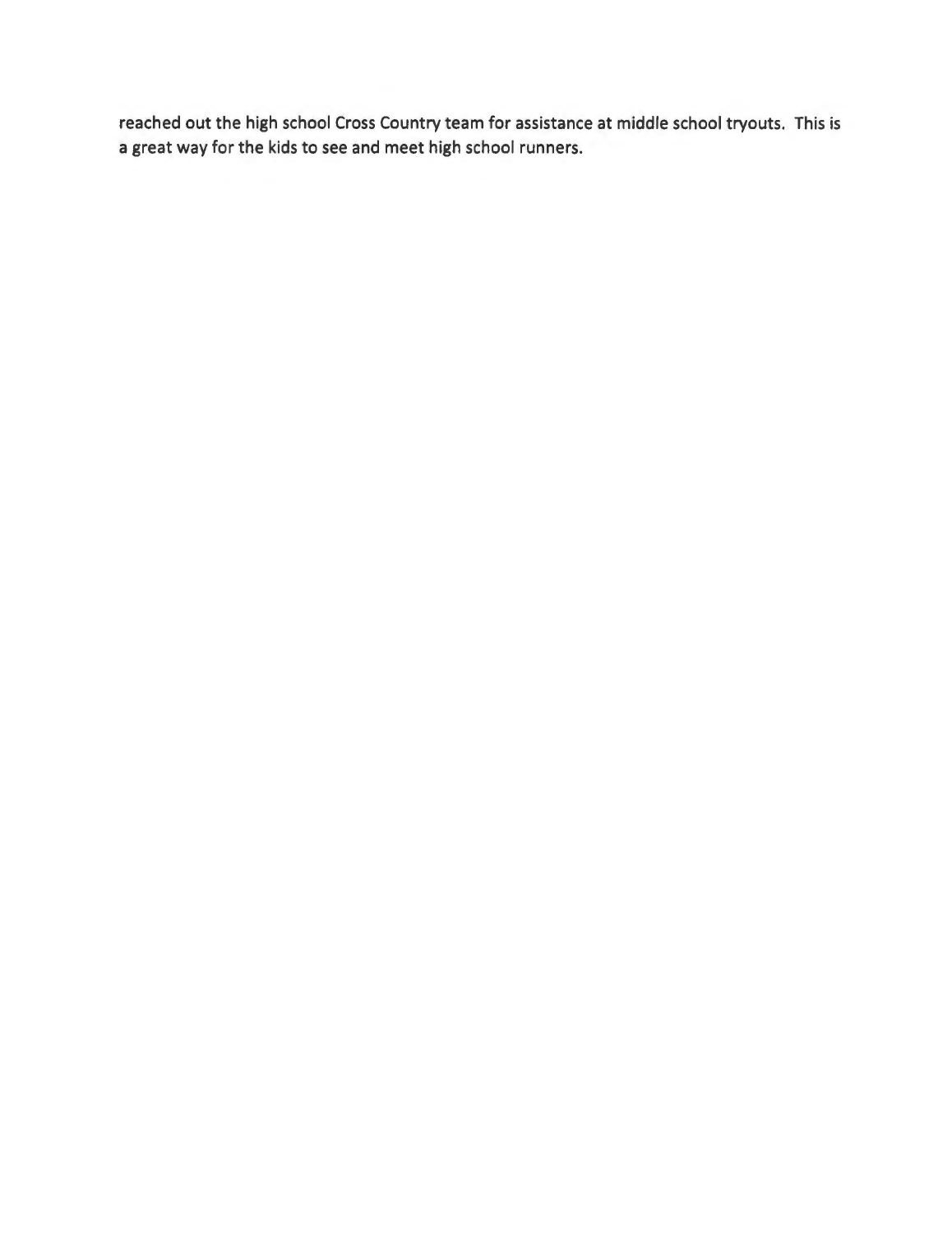- To: Through: Governing Board, Sarasota Military Academy SMA-COL Bowman, Christina, Executive Director 801 North Orange Avenue Sarasota, Florida 34236
- From: SMA-COL Fout, Frederick T., Head of School Sarasota Military Academy 801 North Orange Avenue Sarasota, Florida 34236 fred,fout@oursma.org

Date: 07 October 2021

Re.: Board Report for Regular Sarasota Military Academy Board Meeting on Tuesday, 12 October 2021

High School Enrollment 2021/2022 as of 10/06/2021:

| 9th Grade  | 183 |
|------------|-----|
| 10th Grade | 174 |
| 11th Grade | 172 |
| 12th Grade | 156 |
|            | 685 |

COVID UPDATES as of 10/07/2021:

| <b>Total Positive Cases</b> | 72                    |
|-----------------------------|-----------------------|
| <b>Quarantine Grp A</b>     | 39 (outside contacts) |
| <b>Quarantine Grp B</b>     | 187 (contact trace)   |

#### RECOGNITIONS:

- Thank you to ALL of our Faculty and Staff for a great first quarter!
- Hellen Harvey reports that "this year we are on track to beat all previous years!" in book circulation! Thank you Hellen for your amazing media center service to our Academy and Cadets!

Accomplishments:

- Met with HS Administrative Team daily to address the following concerns:
	- o At-Risk students
	- o Faculty and Staff social and emotional wellness and morale
	- o Covid Updates and School Safety
	- o 2021 /2022 Master Scheduling and Room Assignments
	- o Budgetary constraints
- Completed initial evaluations for new certified instructors
	- o Ongoing observations for all certified instructors
- **Faculty Meeting on September 27th**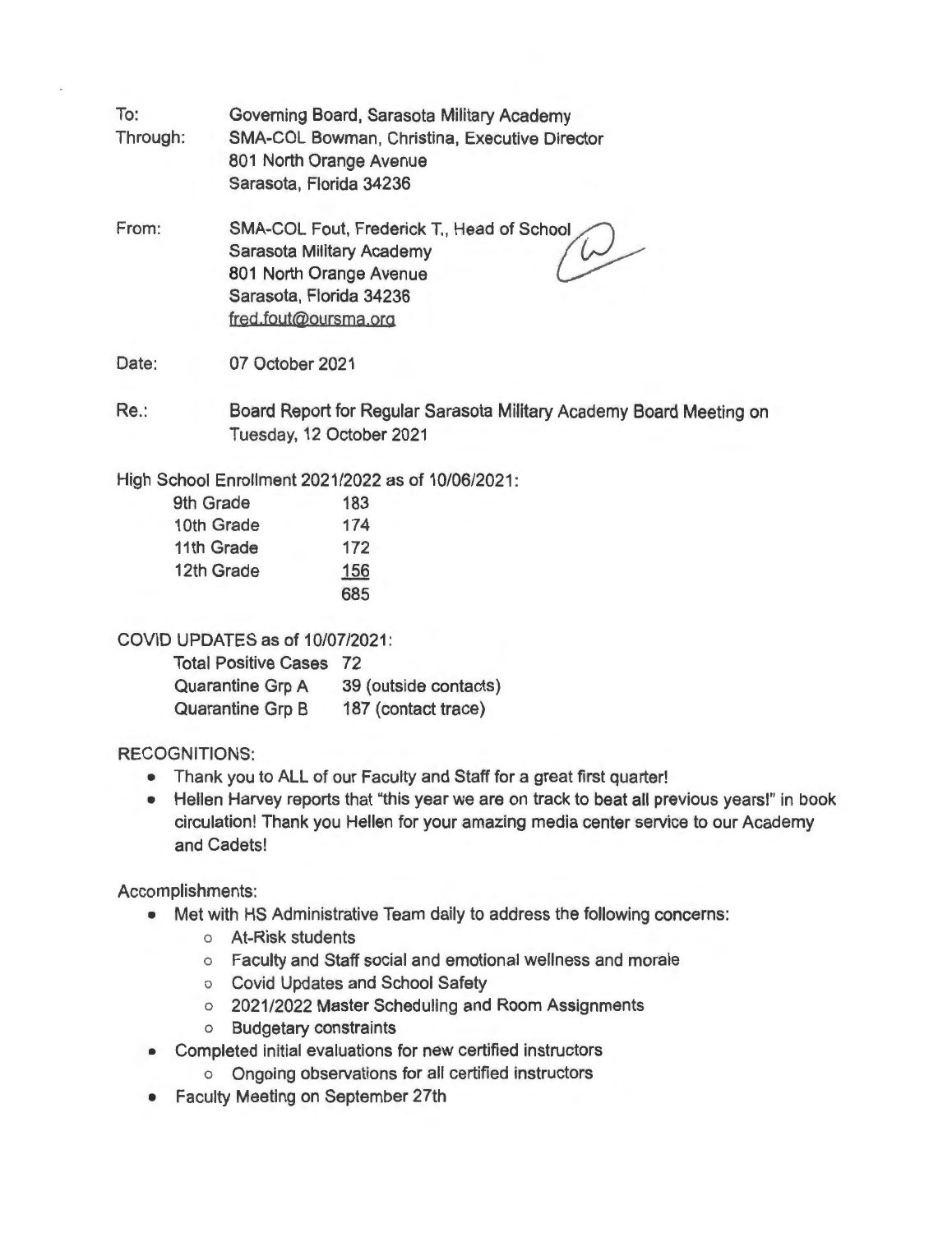- Instructional Leadership Team meeting on October 11th
- Met with Faculty Representative to discuss faculty concerns and question
- Met with standing committees:
	- o School Wide Support Team (SWST)
	- o Positive Behavior Intervention Supports (PSIS)
	- o Advisory/SEL Committee
	- o School Safety Team
- Prepared reports and documents, meeting the requirements for updated
	- o Charter Links submissions
	- o School Safety monthly reports
- Multiple meetings with individual Teachers, Parents, and Cadets regarding issues related to cadet success at SMA and Covid

On-Going Projects:

- Development of internal plans to meet the intent of the Strategic Plan
- Promotion of SMA for potential cadets and retention for existing cadets
- Planning for High School Student Parent Information Night (SPIN)
- Implementation of Strategic Planning initiatives focused on Literacy, Instruction, and Campus Culture
	- o Continuing to develop Literacy plans within departments

Upcoming Events:

- ASVAB, 10/07
- Volleyball v. Genesis Prep, 10/07 @ 6 pm
- Raiders @ Lee County/Cypress Lake HS, 10/09 @ 7 am
- End of 1st Grading Period, 10/12
- Cross Country @ Hardee Wildcat Invitational, 10/12 @ 5 pm
- PSAT for all Sophomores & SAT (site based), 10/13
- Golf v. Braden River, 10/14@ 9:30 am
- Howl-O-Scream, 10/14
- Professional Day NO SCHOOL, 10/15
- County Raider Competition @ SHS, 10/15 @ 7 am
- Cross Country @ GT Bray, 10/16 @ 7:30 am
- Cyber Patriots Round 1, 10/22
- Cross Country@ Tri-County Meet in N. Port, 10/23@ 7:30 am
- District Raider Competition @ Braden River HS, 10/30 @ 7 am
- Professional 1/2 Day Early Dismissal, 11/03 @ 10:20 am
- National Raider Competition @ Molena, GA, 10/04-07
- Daylight Savings Time Ends, 11/07
- Boys & Girls Soccer@ Parrish, 11/08@ 5 pm
- SMA Board of Directors Meeting @ SMA HS, 11/09 @ 2:30 pm
- **Veterans Day Parade, 11/11**
- Cyber Patriots Round 2, 11/12
- State Raider Competition @ Lake Wales, 11/12-13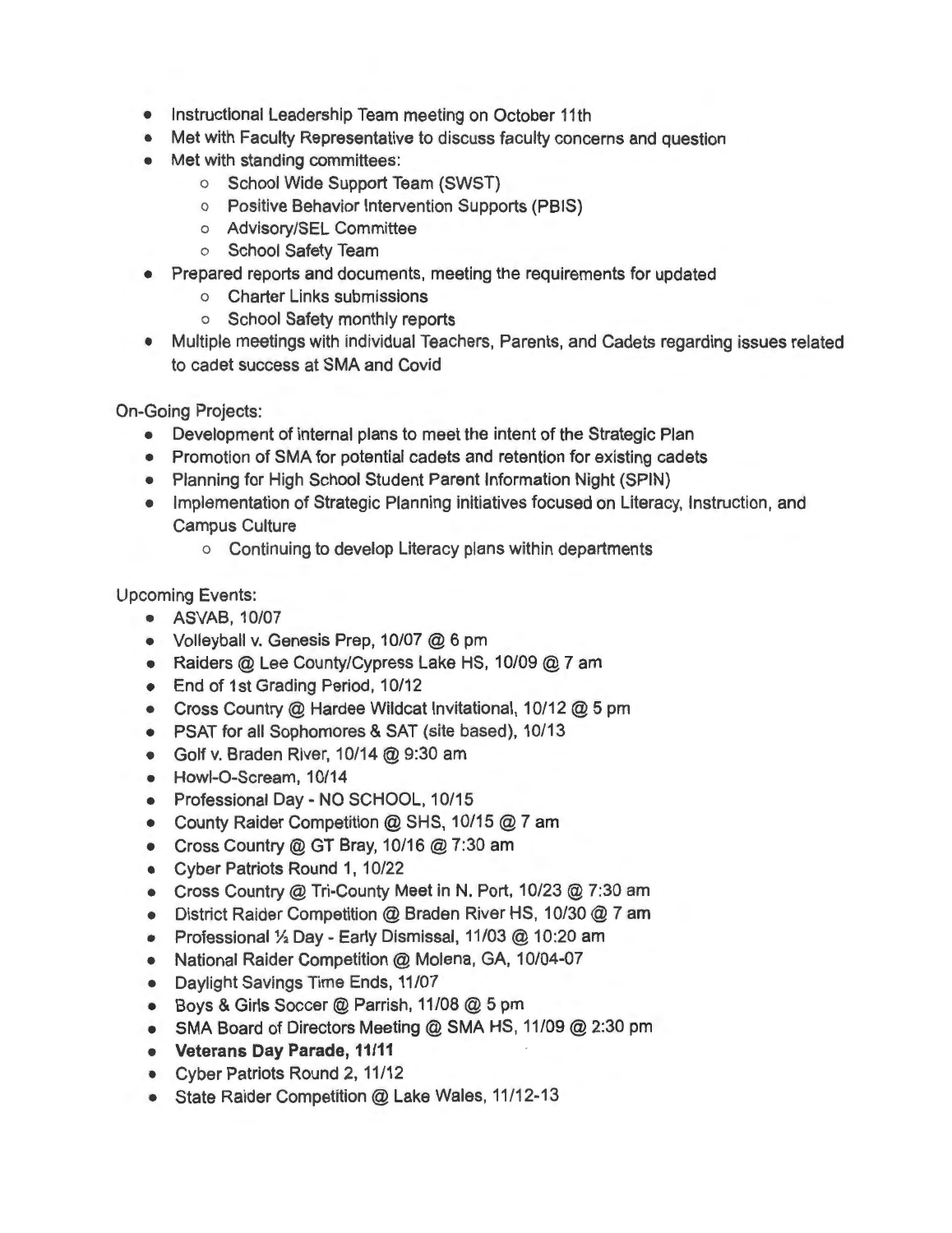#### **Athletic Department Report - Board Meeting October 12, 2021**

The fall athletic seasons are coming to a close with district tournaments and events coming soon. The girls volleyball team completed their regular season with a senior night win over Genesis Prep. Cross country continues with the largest roster in SMA history. Their major events coming up are the Bradenton Runners Invitational, Tri-County meet at North Port and District meet. The golf team finishes their regular season with a home match at the Meadows on Thursday.

Winter sports are actively preparing for their official first day of practice. Wrestling, boys and girls soccer and boys and girls basketball will all be starting contests in November.

SMA alum Kat (Coons) Pasquariello has begun gathering interest for girls' lacrosse in the spring. During a meeting held on October 8, 28 girls expressed an interest in the team. Girls' lacrosse could start in the spring as a club sport and gain FHSAA status for the 2022-23 school year.

Athletics continue to face the challenge of facility usage. As we attempt to increase our athletic team options for students, the lack off on campus facilities is a major obstacle. The limited availability of fields with the Sarasota County Parks has caused scheduling issues, especially for soccer.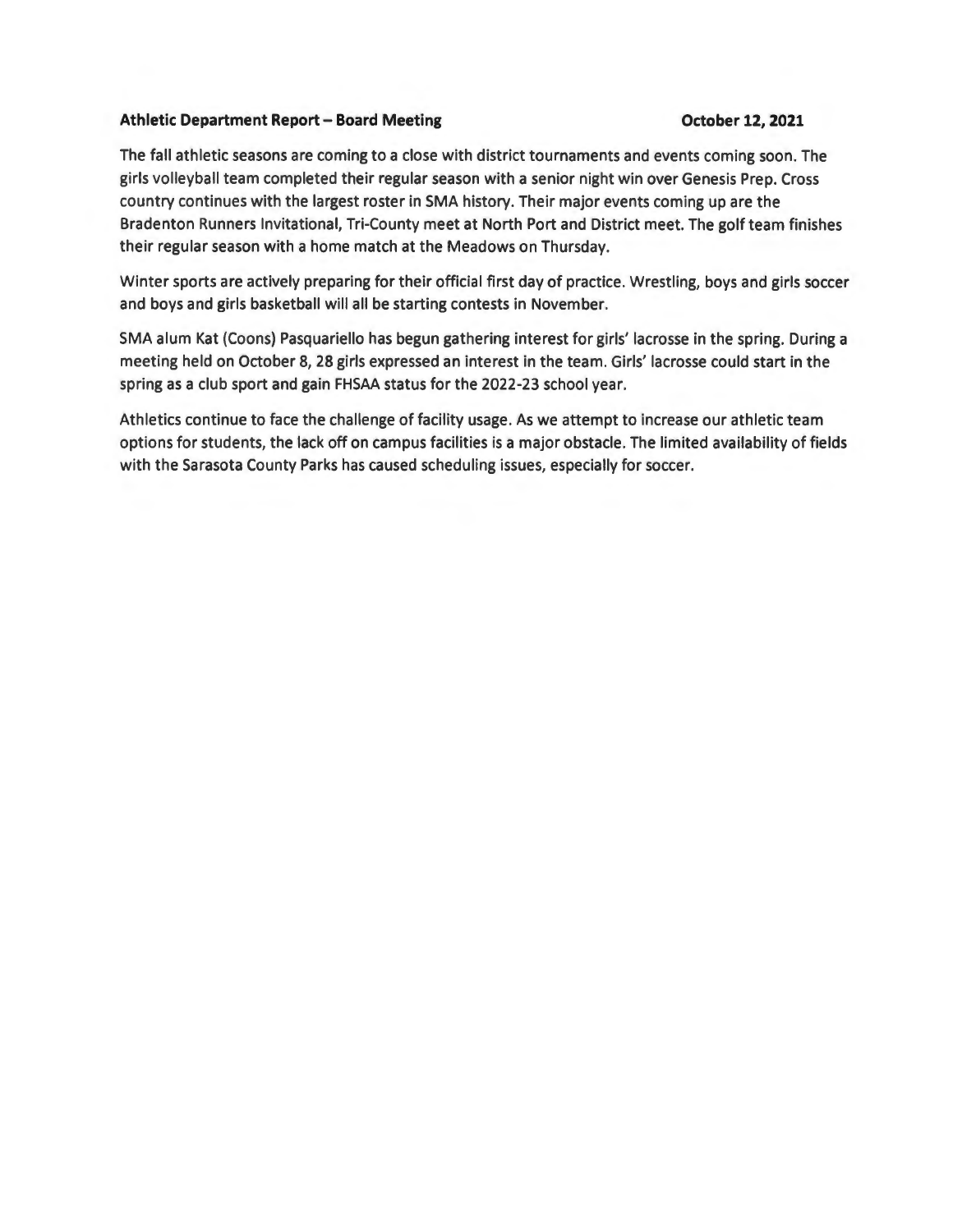

# **Monthly Update SMA High School Parent Teacher Cadet Council**

# **2021/22 Council Members**

**Staff Representative:** SMA-Capt. Marsha Seagrave **President:** Susan Hartman **Vice President:** Brenda Canales **Secretary:** Jeannine Signorelli **Treasurer:** Theresa Kockece **Committee and Volunteer Liaison:** Kimberly Courie **Parent Liaison:** Diedra Jones **Cadets:** Hannah Monahan, Tyler Govaars, London McMichael

| <b>What's New:</b><br>Three Cadets added to the Council<br>Looking forward to welcoming back<br>volunteers on campus                                                                                                                                                                                                                                                                                                                                                                                                                     | <b>Event Recap:</b><br>Newly added Spirit Wear and Window<br>clings                                                                                                                                                                                                                                                                                                                                                             |
|------------------------------------------------------------------------------------------------------------------------------------------------------------------------------------------------------------------------------------------------------------------------------------------------------------------------------------------------------------------------------------------------------------------------------------------------------------------------------------------------------------------------------------------|---------------------------------------------------------------------------------------------------------------------------------------------------------------------------------------------------------------------------------------------------------------------------------------------------------------------------------------------------------------------------------------------------------------------------------|
| <b>Upcoming Events:</b><br>October 29th: Halloween Costume<br>Day<br>• Candy for Cadets - Complimentary<br>treats and chances to be a winner<br><b>November 10th: Annual Veterans</b><br>Luncheon<br><b>November 11th: Donations of drinks</b><br>and snacks for parade attendees<br>December 13th: PTCC Dress Down<br>Fundraiser<br><b>Dates TBD: Staff Suggested Events:</b><br>Fall: Coffee with the Colonel - North<br>Port<br>• Student Parent Information Night<br>(SPIN)<br>• Spring: Coffee with the Colonel -<br>Lakewood Ranch | <b>Grant Summary:</b><br>Proposed Annual Budget = \$5000 (\$300 et<br>unless otherwise noted)<br><b>Approved by Grant Committee:</b><br>1. SMA Media Center - Additional books<br>of interest for the library<br>2. JSA Club - Winter Congress trip to<br>Washington D.C.<br>3. Speech/Language Lunch Bunch -<br>Celebration/Reward Party (\$200)<br>NOTE: All grants are forwarded to<br>the Finance Dept. for final approval. |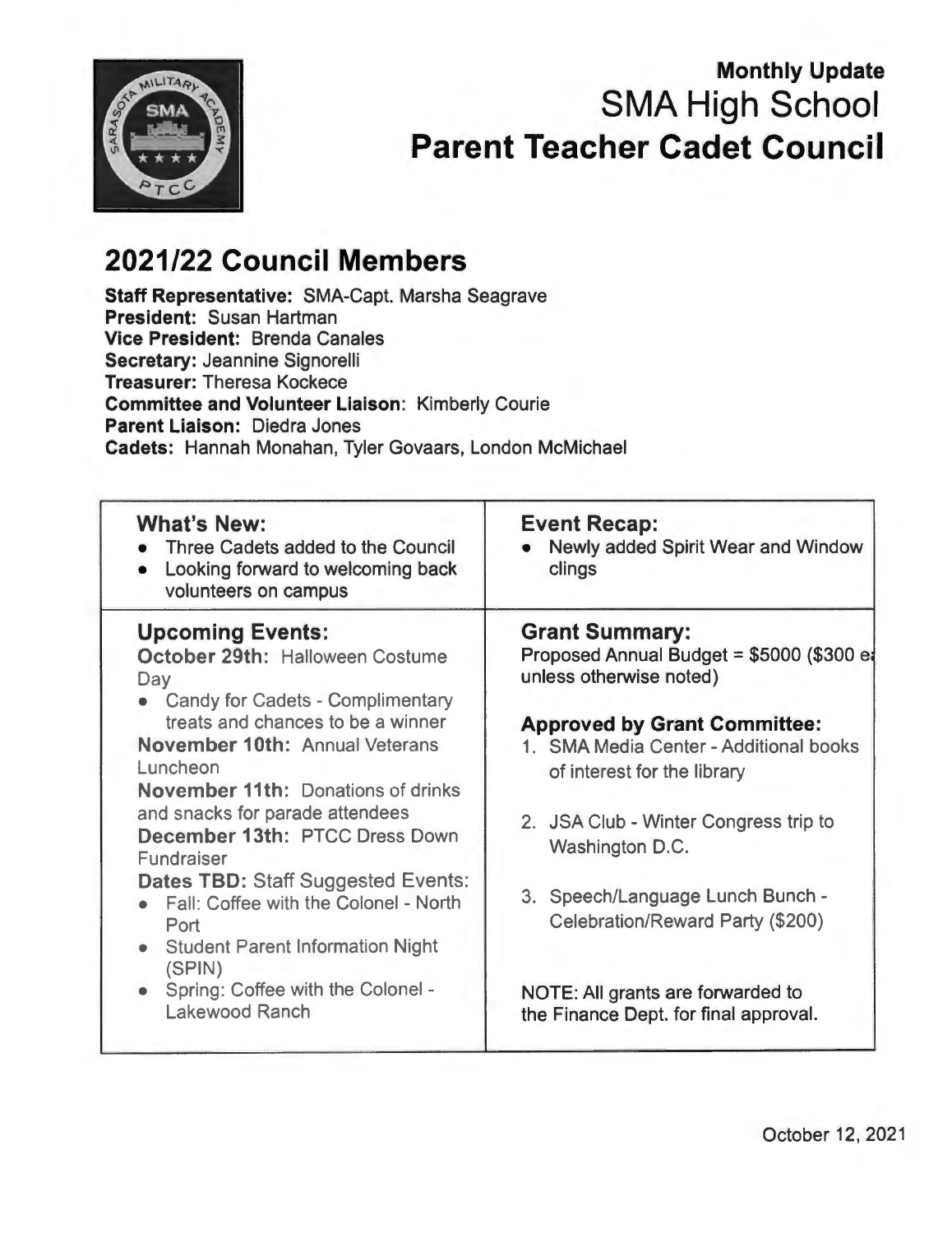#### **SARASOTA MILITARY ACADEMY**

Commandant 801 North Orange Avenue Sarasota, Florida 34236

12 October 2021

#### MEMORANDUM FOR GOVERNING BOARD, SARASOTA MILITARY ACADEMY

#### THROUGH EXECUTIVE DIRECTOR OF SCHOOLS

SUBJECT: Significant Activities Report

Significant activities past thirty days:

- SMA Invitational Raider Competition 25 September @ Lakewood Ranch High School
- County Rifle Team competition Sep 25  $\omega$  Riverview High School (SMA-2<sup>nd</sup> Place)
- Honor Guard 01 October @ Sarasota Yacht Club
- Color Guard for Sarasota Sportsmen, 07 October @ Robards Arena

#### Significant activities next thirty days:

- Governor's Color Guard 15 Oct @ Sarasota Hyatt
- County Raider, 15 Oct @ Sarasota High School
- Sarasota County Rifle Match, 15 October @ Sarasota High School
- SMA "Fall Fun" Rifle Match, 11 schools, 20-23 October @ SMA
- United States Military Academy Visit 21-24 Oct @ West Point New York
- Freshman Lock-in, 22 Oct
- Sarasota County League Rifle Match, 30 October @ Desoto High School
- Dixie Double Rifle Match, 4-6 November @ Civilian Marksmanship Program South (Anniston, AL)
- Raider National 4-7 Nov @ Molena, Ga
- USMA Birthday Celebration 10 Nov @ Marina Jack's
- Veteran's Day Parade, 11 Nov
- Raider States 12-13 Nov @ Camp Flaming Arrow, Lake Wales
- SMA Military Ball Scheduled for 18 December @ Sarasota Hyatt

*"One School, Two Campuses "!* 

Respectfully,

# **Ben Weiss**

Ben Weiss Lieutenant Colonel (Retired), Special Forces Commandant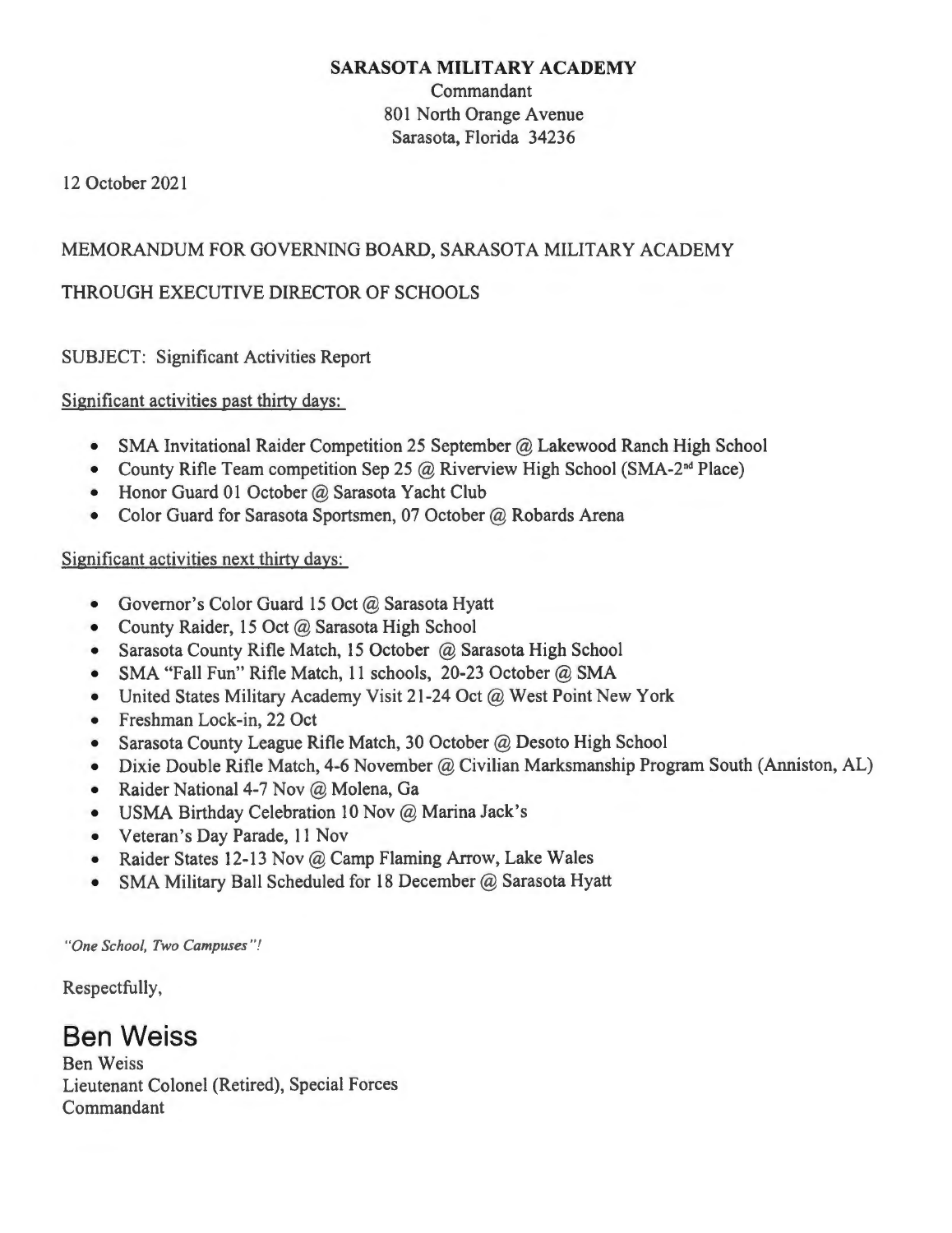# **Sarasota Military Academy Balance Sheet- By Campus**

**As of August 31, 2021**

|                                              | <b>HS</b>            | Prep             | <b>Total</b>     |
|----------------------------------------------|----------------------|------------------|------------------|
| <b>ASSETS</b>                                |                      |                  |                  |
| <b>Current Assets</b>                        |                      |                  |                  |
| <b>Bank Accounts</b>                         |                      |                  |                  |
| 1110 Cash and cash equivalents               |                      |                  |                  |
| 1109 Petty Cash                              | 400                  | 400              | 800              |
| 1111 WF Operating Account                    | 378,419              |                  | 378,419          |
| 1113 SMA PTCC Account                        | 15,301               |                  | 15,301           |
| 1117 WF Credit Card Machine                  | 14,255               |                  | 14,255           |
| 1118 WF Business Market Savings              | 1,233,327            |                  | 1,233,327        |
| 1119 SMA Prep Checking                       |                      | 335,009          | 335,009          |
| <b>1120 Athletics Account</b>                | 62,860               |                  | 62,860           |
| 1121 Prep PTCC Account                       |                      | 22,688           | 22,688           |
| 1123 Prep CC Machine                         |                      | 12,858           | 12,858           |
| 1124 SMA Wreaths                             | 23,925               |                  | 23,925           |
| <b>Total 1110 Cash and cash equivalents</b>  | \$<br>1,728,487      | \$<br>370,956    | \$<br>2,099,443  |
| 8-1111 Sport Team Bank Accounts              | 44,744               |                  | 44,744           |
| <b>Total Bank Accounts</b>                   | \$<br>$1,773,231$ \$ | 370,956          | \$<br>2,144,187  |
| <b>Other Current Assets</b>                  |                      |                  |                  |
| 1215 Due from Foundation - Current           | 9,703                |                  | 9,703            |
| 1220 Due from Other Governments              |                      |                  |                  |
| <b>1221 A/R ROTC</b>                         | 21,105               |                  | 21,105           |
| 1222 A/R Due from District                   | 83,640               | 63,688           | 147,328          |
| <b>Total 1220 Due from Other Governments</b> | \$<br>104,745        | \$<br>63,688     | \$<br>168,433    |
| <b>Total Other Current Assets</b>            | \$<br>114,448        | \$<br>63,688     | \$<br>178,136    |
| <b>Total Current Assets</b>                  | \$<br>1,887,679      | \$<br>434,643    | \$<br>2,322,323  |
| <b>Fixed Assets</b>                          |                      |                  |                  |
| <b>1300 Fixed Assets</b>                     |                      |                  |                  |
| <b>1310 Land</b>                             | 973,750              | 7,424,550        | 8,398,300        |
| 1320 Land Improvements                       | 73,227               | 42,750           | 115,978          |
| 1330 Building & Improvements                 | 11,690,501           | 2,244,111        | 13,934,612       |
| 1340 Furniture, Fixtures & Equipment         | 1,690,145            | 421,718          | 2,111,863        |
| 1350 Motor Vehicles                          | 535,364              | 232,835          | 768,199          |
| 1370 Capital Lease Equipment                 | 53,300               |                  | 53,300           |
| 1380 Audio-visual Material & Softwar         |                      |                  |                  |
| 1381 Audio-visual Materials                  | 1,504                |                  | 1,504            |
| 1382 Computer Software                       | 7,140                | 101,034          | 108,174          |
| Total 1380 Audio-visual Material & Softwar   | \$<br>$8,644$ \$     | 101,034 \$       | 109,678          |
| 1390 Computer Equipment                      | 240,158              | 531,077          | 771,235          |
| <b>Total 1300 Fixed Assets</b>               | \$<br>15,265,089     | \$<br>10,998,076 | \$<br>26,263,165 |
| <b>1550 Accumulated Depreciation</b>         |                      |                  |                  |
| 1329 AD- Land Improvements                   | (52, 591)            | (23,605)         | (76, 195)        |

L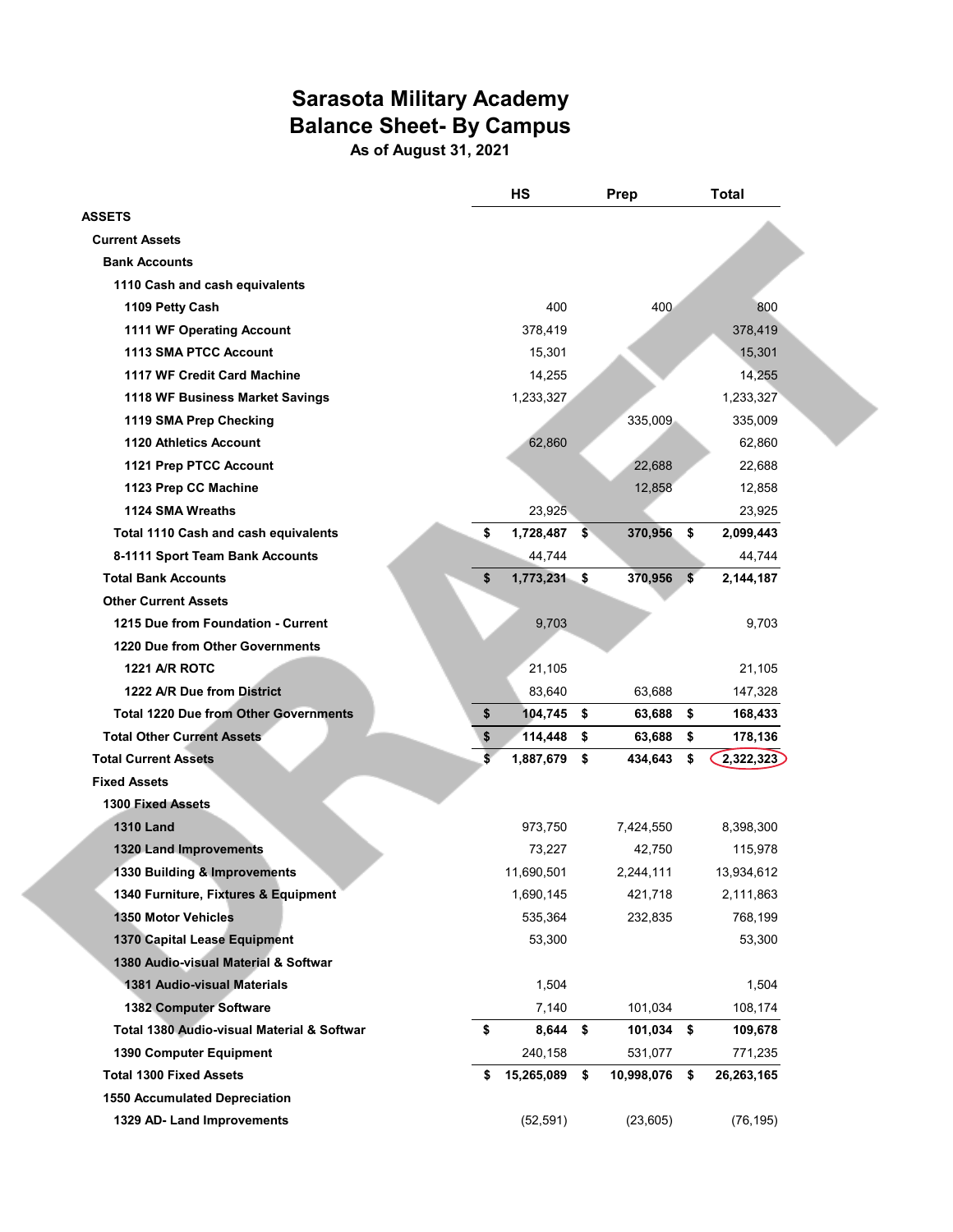# **Sarasota Military Academy Balance Sheet- By Campus**

**As of August 31, 2021**

|                                            | <b>HS</b>              |               | Prep             | <b>Total</b>     |
|--------------------------------------------|------------------------|---------------|------------------|------------------|
| 1339 AD- Buildings & Improvements          | (3,571,418)            |               | (349, 759)       | (3,921,177)      |
| 1349 AD- Furniture, Fixtures & Equip       | (1,501,415)            |               | (323, 365)       | (1,824,779)      |
| 1359 AD- Motor Vehicles                    | (393, 964)             |               | (163, 582)       | (557, 546)       |
| 1379 AD- Capital Lease Property            | (53,300)               |               |                  | (53, 300)        |
| 1388 AD- Audio-visual Materials            | (1,028)                |               |                  | (1,028)          |
| 1389 AD- Computer Sofware                  | (115, 361)             |               | (510, 943)       | (626, 304)       |
| <b>Total 1550 Accumulated Depreciation</b> | \$<br>$(5,689,077)$ \$ |               | $(1,371,253)$ \$ | (7,060,330)      |
| <b>Total Fixed Assets</b>                  | \$<br>9,576,013        | \$            | 9,626,823        | \$<br>19,202,835 |
| <b>Other Assets</b>                        |                        |               |                  |                  |
| 1625 Due From SMA Prep - Long-term         | 2,810,646              |               | (2,810,646)      | 0                |
| <b>Total Other Assets</b>                  | \$<br>2,810,646 \$     |               | (2,810,646)      | \$               |
| TOTAL ASSETS                               | \$<br>14,274,338       | $\mathbf{\$}$ | 7,250,819        | \$<br>21,525,158 |
| <b>LIABILITIES AND EQUITY</b>              |                        |               |                  |                  |
| <b>Liabilities</b>                         |                        |               |                  |                  |
| <b>Current Liabilities</b>                 |                        |               |                  |                  |
| <b>Accounts Payable</b>                    |                        |               |                  |                  |
| 2120 Accounts Payable                      | 36,235                 |               | 33,766           | 70,001           |
| <b>Total Accounts Payable</b>              | \$<br>36,235           | \$            | 33,766           | \$<br>70,001     |
| <b>Credit Cards</b>                        |                        |               |                  |                  |
| 2150 Wells Fargo Visa CC                   |                        |               |                  |                  |
| 2151 Carmen Diaz                           | 40                     |               |                  | 40               |
| 2152 Stephen Kok                           | 50,420                 |               |                  | 50,420           |
| 2153 Monika Chenkus                        | 949                    |               |                  | 949              |
| 2155 Kevin Nasby                           | 2,537                  |               |                  | 2,537            |
| 2156 Christina Bowman                      | 2,433                  |               |                  | 2,433            |
| 2157 Charlie Carver                        | 847                    |               |                  | 847              |
| Total 2150 Wells Fargo Visa CC             | \$<br>57,227           | \$            |                  | \$<br>57,227     |
| 2180 Wells Fargo SMA Prep Visa CC          |                        |               |                  |                  |
| 2183 Stephen Kok                           |                        |               | 22,857           | 22,857           |
| 2185 Rebecca Morris                        |                        |               | 1,366            | 1,366            |
| 2189 Kathy Simon                           |                        |               | 1,022            | 1,022            |
| 2191 Lisa Currie                           |                        |               | 1,249            | 1,249            |
| 2193 Beth Harris                           |                        |               | 103              | 103              |
| Total 2180 Wells Fargo SMA Prep Visa CC    | \$                     | \$            | 26,596           | \$<br>26,596     |
| <b>Total Credit Cards</b>                  | \$<br>57,227           | \$            | 26,596           | \$<br>83,823     |
| <b>Other Current Liabilities</b>           |                        |               |                  |                  |
| 2110 Accrued Payroll                       |                        |               |                  |                  |
| 2112 Accrued Payroll                       | 227,354                |               | 200,552          | 427,905          |
| <b>Total 2110 Accrued Payroll</b>          | \$<br>227,354          | \$            | 200,552          | \$<br>427,905    |
| 2170 Accrued Payroll Liabilities           | 7,908                  |               | 5,789            | 13,697           |
| 2200 Other Current Liabilities             |                        |               |                  |                  |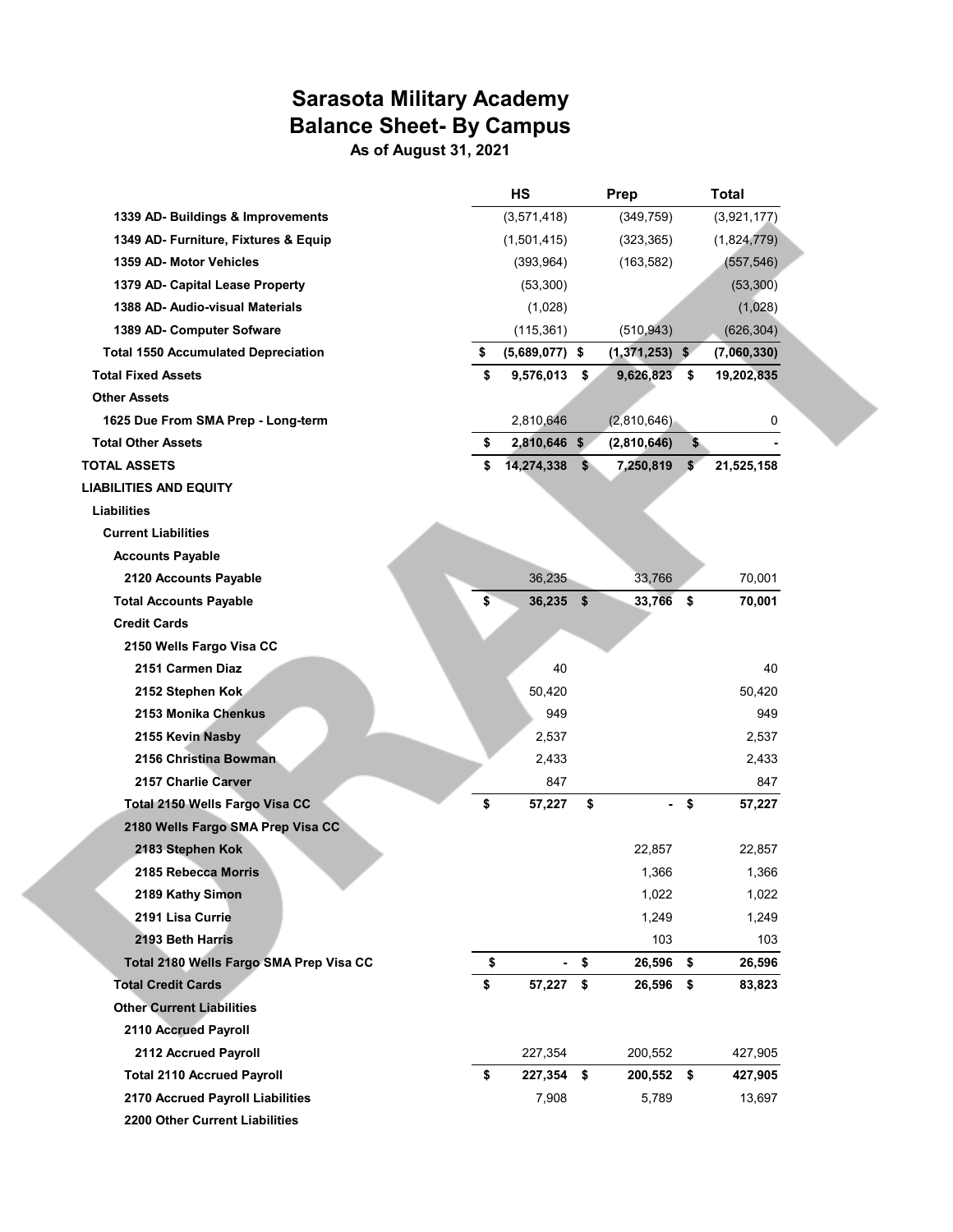# **Sarasota Military Academy Balance Sheet- By Campus**

**As of August 31, 2021**

| <b>HS</b>        | Prep            |     | <b>Total</b> |
|------------------|-----------------|-----|--------------|
| 68,089           | 58,002          |     | 126,091      |
| 176,000          | 378,591         |     | 554,591      |
| \$<br>244,089    | \$<br>436,593   | \$  | 680,682      |
| 44,744           |                 |     | 44,744       |
| \$<br>524,095    | \$<br>642,934   | \$  | 1,167,029    |
| \$<br>617,556    | \$<br>703,297   | \$  | 1,320,853    |
|                  |                 |     |              |
|                  |                 |     |              |
| 4,112,000        |                 |     | 4,112,000    |
|                  | 5,606,265       |     | 5,606,265    |
|                  | 756,990         |     | 756,990      |
| \$<br>4,112,000  | \$<br>6,363,255 | \$  | 10,475,255   |
| 18,307           |                 |     | 18,307       |
| 500,208          |                 |     | 500,208      |
| \$<br>4,630,515  | \$<br>6,363,255 | \$  | 10,993,770   |
| 5,248,071        | \$<br>7,066,551 | \$. | 12,314,622   |
|                  |                 |     |              |
| 4,824,976        | 2,626,001       |     | 7,450,977    |
| 15,561           | 5,131           |     | 20,692       |
| 4,209,150        | (2,493,181)     |     | 1,715,969    |
| (23, 419)        | 46,317          |     | 22,898       |
| \$<br>9,026,267  | \$<br>184,268   | \$  | 9,210,536    |
| \$<br>14,274,338 | \$<br>7,250,820 | \$  | 21,525,158   |
|                  |                 |     |              |

Thursday, Sep 30, 2021 06:06:16 AM GMT-7 - Accrual Basis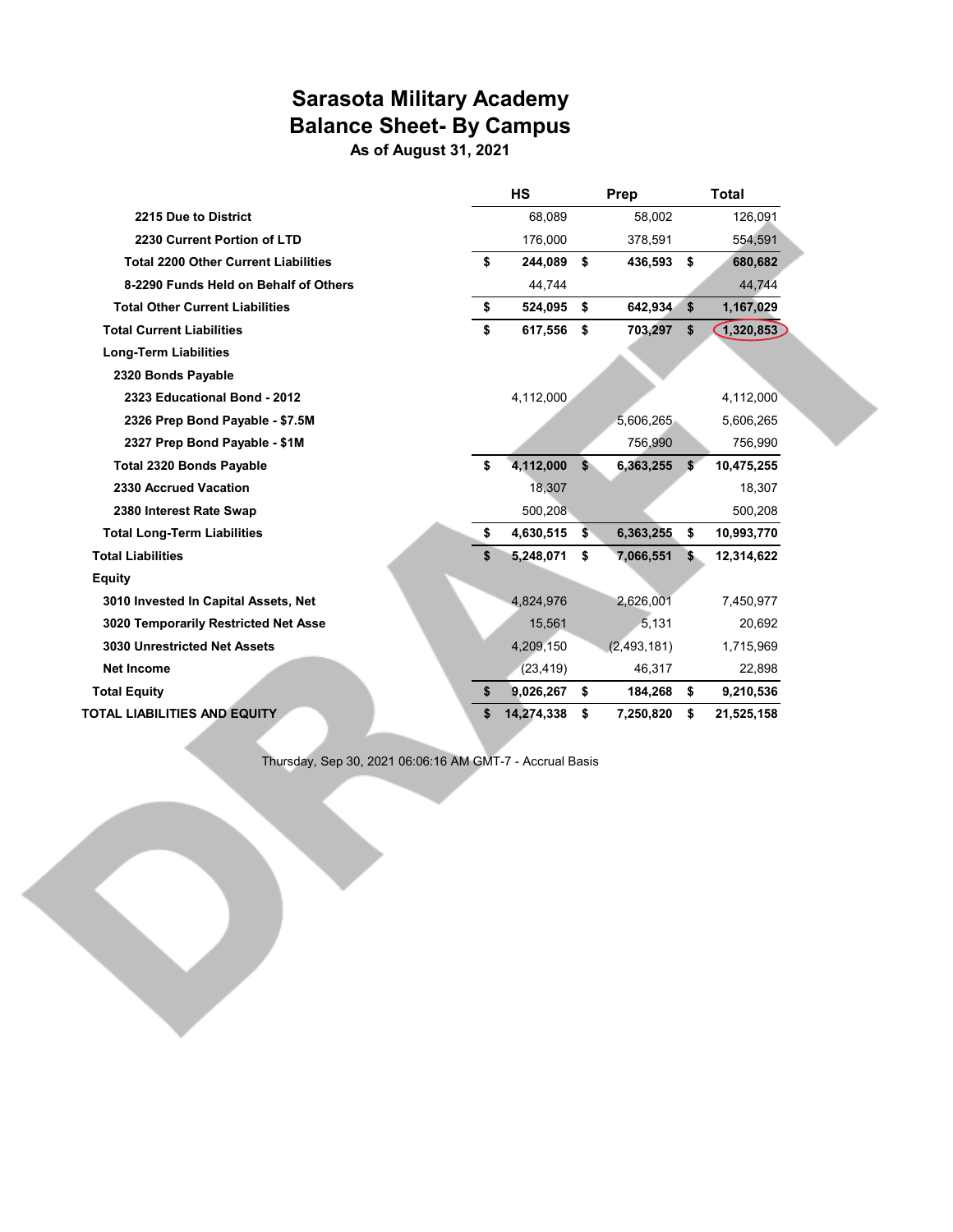# **Sarasota Military Academy Profit and Loss - Monthly - By Campus**

**August 2021**

|                                 | HS               | Prep             | <b>Total</b>    |
|---------------------------------|------------------|------------------|-----------------|
| Income                          |                  |                  |                 |
| 3100 Federal Direct             | 21,105           |                  | 21,105          |
| 3300 Revenue from State Sources | 391,635          | 327,206          | 718,842         |
| 3400 Revenue from Local Sources | 189,264          | 127,852          | 317,116         |
| <b>Total Income</b>             | \$<br>602,005    | \$<br>455,058    | \$<br>1,057,063 |
| <b>Gross Profit</b>             | \$<br>602,005 \$ | 455,058 \$       | 1,057,063       |
| <b>Expenses</b>                 |                  |                  |                 |
| 4100 Salaries                   | 336,000          | 251,435          | 587,435         |
| 4200 Employee Benefits          | 90,004           | 78,349           | 168,354         |
| <b>4300 Purchased Services</b>  | 76,139           | 54,222           | 130,361         |
| 4400 Energy Services            | 9,931            | 11,962           | 21,893          |
| 4500 Materials & Supplies       | 22,393           | 7,214            | 29,606          |
| 4600 Capital Outlay             | 10,916           | 15,478           | 26,394          |
| 4700 Other Expenses             | 61,608           | 35,227           | 96,835          |
| <b>Total Expenses</b>           | \$<br>606,992    | \$<br>453,886 \$ | 1,060,878       |
| <b>Net Operating Income</b>     | \$<br>(4,987)    | \$<br>$1,172$ \$ | (3,815)         |
| <b>Net Income</b>               | \$<br>(4,987)    | \$<br>$1,172$ \$ | (3, 815)        |

# **Sarasota Military Academy Profit and Loss - YTD - By Campus**

**July - August, 2021**

|                                        | HS                 | Prep             |     | Total     |
|----------------------------------------|--------------------|------------------|-----|-----------|
| <b>Income</b>                          |                    |                  |     |           |
| 3100 Federal Direct                    | 40,235             |                  |     | 40,235    |
| 3300 Revenue from State Sources        | 783,103            | 654,270          |     | 1,437,373 |
| <b>3400 Revenue from Local Sources</b> | 362,305            | 258,717          |     | 621,022   |
| <b>Total Income</b>                    | \$<br>1,185,644    | \$<br>912,987 \$ |     | 2,098,630 |
| <b>Gross Profit</b>                    | \$<br>1,185,644 \$ | 912,987 \$       |     | 2,098,630 |
| <b>Expenses</b>                        |                    |                  |     |           |
| 4100 Salaries                          | 668,263            | 489,464          |     | 1,157,727 |
| 4200 Employee Benefits                 | 159,472            | 132,353          |     | 291,826   |
| <b>4300 Purchased Services</b>         | 182,747            | 123,391          |     | 306,137   |
| 4400 Energy Services                   | 17,033             | 16,771           |     | 33,805    |
| 4500 Materials & Supplies              | 56,726             | 10,412           |     | 67,139    |
| 4600 Capital Outlay                    | 15,483             | 23,733           |     | 39,215    |
| 4700 Other Expenses                    | 109,339            | 70,545           |     | 179,884   |
| <b>Total Expenses</b>                  | \$<br>1,209,063    | \$<br>866,669 \$ |     | 2,075,732 |
| <b>Net Operating Income</b>            | \$<br>(23, 419)    | \$<br>46,317     | -\$ | 22,898    |
| <b>Net Income</b>                      | \$<br>(23, 419)    | \$<br>46,317     | \$  | 22,898    |

Thursday, Sep 30, 2021 06:09:20 AM GMT-7 - Accrual Basis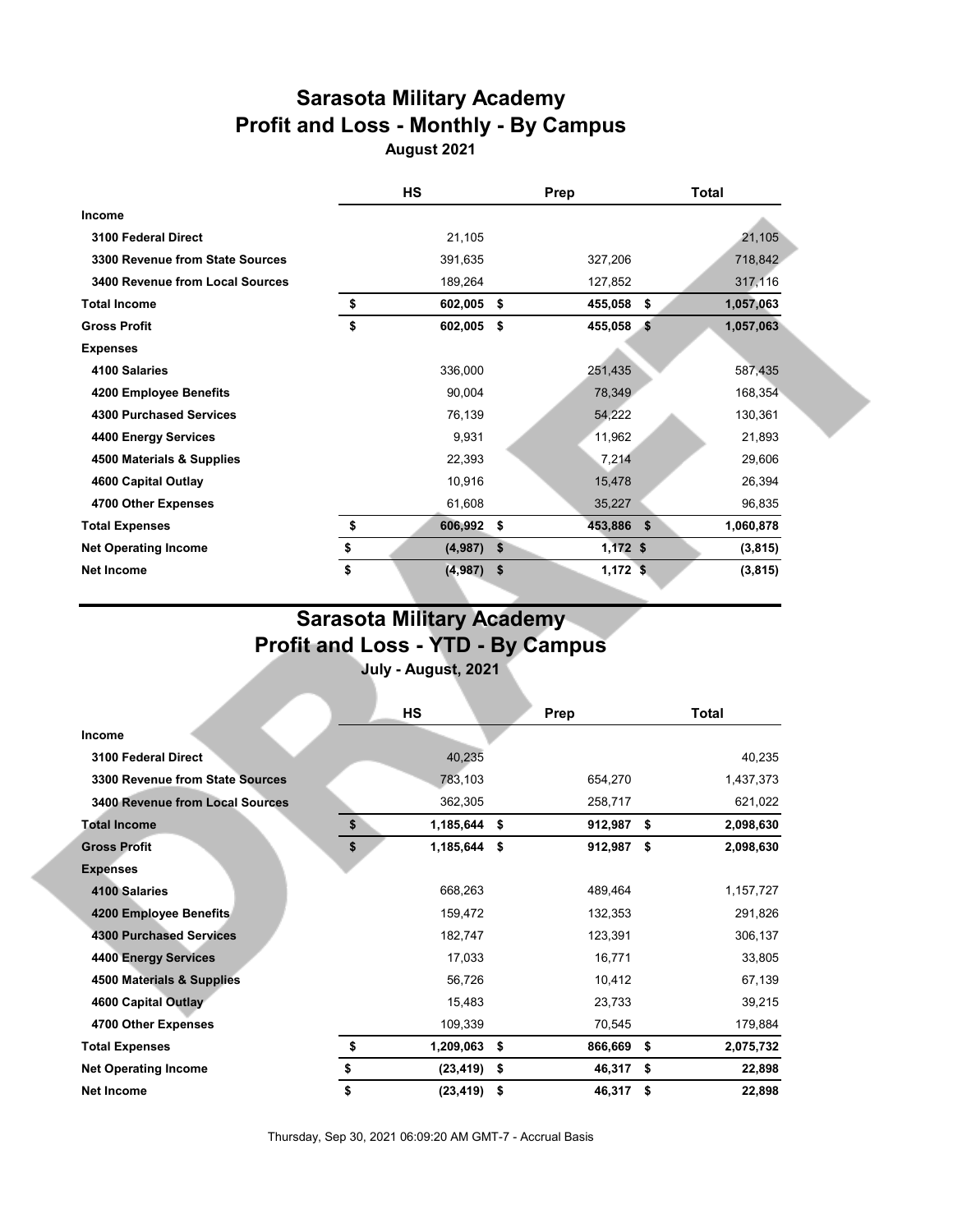# **Cash Statement of Operations- Monthly (08-2021)**

**Monthly August Total Minus Operating Equals Capital** 

| 3191 · ROTC                                                                 | 21,105                  | 21,105                  | 0                            |
|-----------------------------------------------------------------------------|-------------------------|-------------------------|------------------------------|
| $3226 \cdot$ Title II \$                                                    | 0                       | 0                       | 0                            |
| 3227 · Title IV \$                                                          | 0                       | 0                       | 0                            |
| 3230 · IDEA Revenue                                                         |                         | 0                       | 0                            |
| 3310 · Florida Ed. Fin. Program (FTE)                                       | 508,070                 | 508,070                 | 0                            |
| 3320 · Proration to Appropriation<br>3330 · State Categorical Instructional | 9,140                   | 0<br>9,140              | 0<br>0                       |
| 3344 · Discretionary Lottery                                                |                         | 0                       | 0                            |
| 3361 · School Recognition Funds                                             |                         | 0                       | 0                            |
| 3368 · Safe Schools Allocation                                              | 7,414                   | 7,414                   | 0                            |
| 3373 · Reading Programs                                                     | 4,678                   | 4,678                   | 0                            |
| 3374 · Supplemental Academic Inst                                           | 22,993                  | 22,993                  | 0                            |
| 3376 · Digital Classroom Allocation                                         | 288                     | 288                     | 0                            |
| 3396 · Classroom for Kids                                                   | 108.163                 | 108.163                 | $\mathbf{0}$                 |
| 3397 · Charter School Capital Outlay                                        | 58,096                  |                         | 58.096                       |
| 3399 . Other Misc State Revenue                                             | $\mathbf{0}$            | 0                       | $\bf{0}$                     |
| 3411 · District Schools Taxes                                               | 265,929                 | 265,929                 | 0                            |
| 3413 · District 1.5 Millage                                                 | 8,876                   |                         | 8,876                        |
| 3430 · Interest Inc. (Invest. & Accts)<br>3440 · Gifts, Grants & Bequests   | 10<br>4,438             | 10<br>4,438             | 0<br>0                       |
| 3455 · Vending Revenue                                                      | 0                       | 0                       | 0                            |
| 3490 · Misc Local Sources                                                   | 37,862                  | 37,862                  | 0                            |
| 3741 · Insurance Loss Recovery                                              |                         |                         | 0                            |
|                                                                             |                         |                         |                              |
| <b>Total Income</b>                                                         | 1,057,062               | 990,090                 | 66,972                       |
|                                                                             |                         |                         |                              |
| 4100 · Salaries (plus stipends)                                             | 522,340                 | 522,340                 | 0                            |
| 4110 · Admin Salaries                                                       | 62,982                  | 62,982<br>2,113         | 0                            |
| 4140 · Adjunct Faculty & Subs<br>4210 · Retirement Benefits                 | 2,113<br>64,138         |                         | 0<br>0                       |
| 4220 · SS & Medicare                                                        | 38,261                  | 64,138<br>38,261        | 0                            |
| 4230 · Employee Insurance                                                   | 56,798                  | 56,798                  | 0                            |
| 4240 · Worker's Compensation                                                | 4,396                   | 4,396                   | 0                            |
| 4250 · Unemployment Compensation                                            | 362                     | 362                     | 0                            |
| 4291 · Employee Medical Reimburse.                                          | 4,399                   | 4,399                   | 0                            |
| 4292 · Employee Training & Seminars                                         | 0                       | 0                       | 0                            |
| 4293 · Other Employee Benefits                                              | $\overline{\mathbf{o}}$ | Ō                       | 0                            |
| 4310 · Professional & Technical Serv.                                       | 62,373                  | 62,373                  | 0                            |
| 4320 · Insurance                                                            | 18,227                  | 18,227                  | 0                            |
| 4330 · Travel                                                               | 0                       | 0                       | 0                            |
| 4350 · Repairs & Maintenance                                                | 13,358                  | 13,358                  | 0<br>0                       |
| 4360 · Lease Costs<br>4370 · Comm. (Postage, Phone)                         | 18,133<br>5,628         | 18,133<br>5,628         | 0                            |
| 4380 · Water & Sewer                                                        | 3,477                   | 3,477                   | 0                            |
| 4390 · Other Purchased Services                                             | 9,164                   | 9,164                   | 0                            |
| 4392 · Duel Enrollment Fees                                                 | 0                       | 0                       | 0                            |
| 4430 · Electricity                                                          | 16,219                  | 16,219                  | 0                            |
| 4450 · Fuel (Gasoline)                                                      | 222                     | 222                     | 0                            |
| 4460 · Fuel (Diesel)                                                        | 5,452                   | 5,452                   | 0                            |
| 4510 · Supplies - Classroom                                                 | 2,268                   | 2,268                   | Ω                            |
| 4520 · Textbooks                                                            | 2,883                   | 2,883                   | U                            |
| 4521 · Textbooks - Dual Enrollment                                          | 5,210                   | 5,210                   | 0                            |
| 4530 · Periodicals                                                          | 0                       | $\mathbf 0$             | 0                            |
| 4570 · Food<br>4590 · Other Materials & Supplies                            | 3,934<br>15,311         | 3,934<br>15,311         | Ō<br>0                       |
| 4610 · Library Books                                                        | 1,353                   | 1,353                   | $\overline{\mathbf{o}}$      |
| 4622 · Non Capitalized A/V Materials                                        | 0                       | $\mathbf 0$             | $\overline{\mathbf{o}}$      |
| 4642 · Non Capitalized FFE                                                  | 4,519                   | 4,519                   | $\overline{\mathbf{0}}$      |
| 4644 · Non Capitalized PC (Hardware)                                        | 293                     | 293                     | 0                            |
| 4651 · Buses (Trip Charges)                                                 | 0                       | 0                       | 0                            |
| 4692 · Non Capitalized Software                                             | 20,230                  | 20,230                  | 0                            |
| 4720 · Interest                                                             | 34,113                  | 34,113                  | Ō                            |
| 4730 · Taxes, Dues & Fees                                                   | 2,320                   | 2,320                   | $\overline{\mathbf{o}}$      |
| 4740 · Legal Fees/Settlements                                               |                         | 0                       | 0                            |
| 4760 · Sports & Recreation<br>4765 · Donations to Foundation                | 4,090                   | 4,090<br>0              | $\overline{\mathbf{0}}$<br>0 |
| <b>Capital Purchases</b>                                                    | 12,628                  |                         | 12,628                       |
| 4780 · Depreciation Expenses                                                |                         | 0                       | 0                            |
| <b>Debt Service</b>                                                         | 44,678                  |                         | 44,678                       |
| 4810 · Loss on Disposition of Assets                                        |                         | $\overline{\mathbf{0}}$ | 0                            |
| 4890 · Amortization of bond Discount                                        |                         | 0                       | $\overline{\mathbf{o}}$      |
| 4790 · Misc Expenses                                                        |                         | 0                       | 0                            |
|                                                                             |                         |                         |                              |
| <b>Total Expenses</b>                                                       | 1,061,872               | 1,004,566               | 57,306                       |
|                                                                             |                         |                         |                              |
|                                                                             | $-4,810$                | $-14,476$               | 9,666                        |
|                                                                             |                         |                         |                              |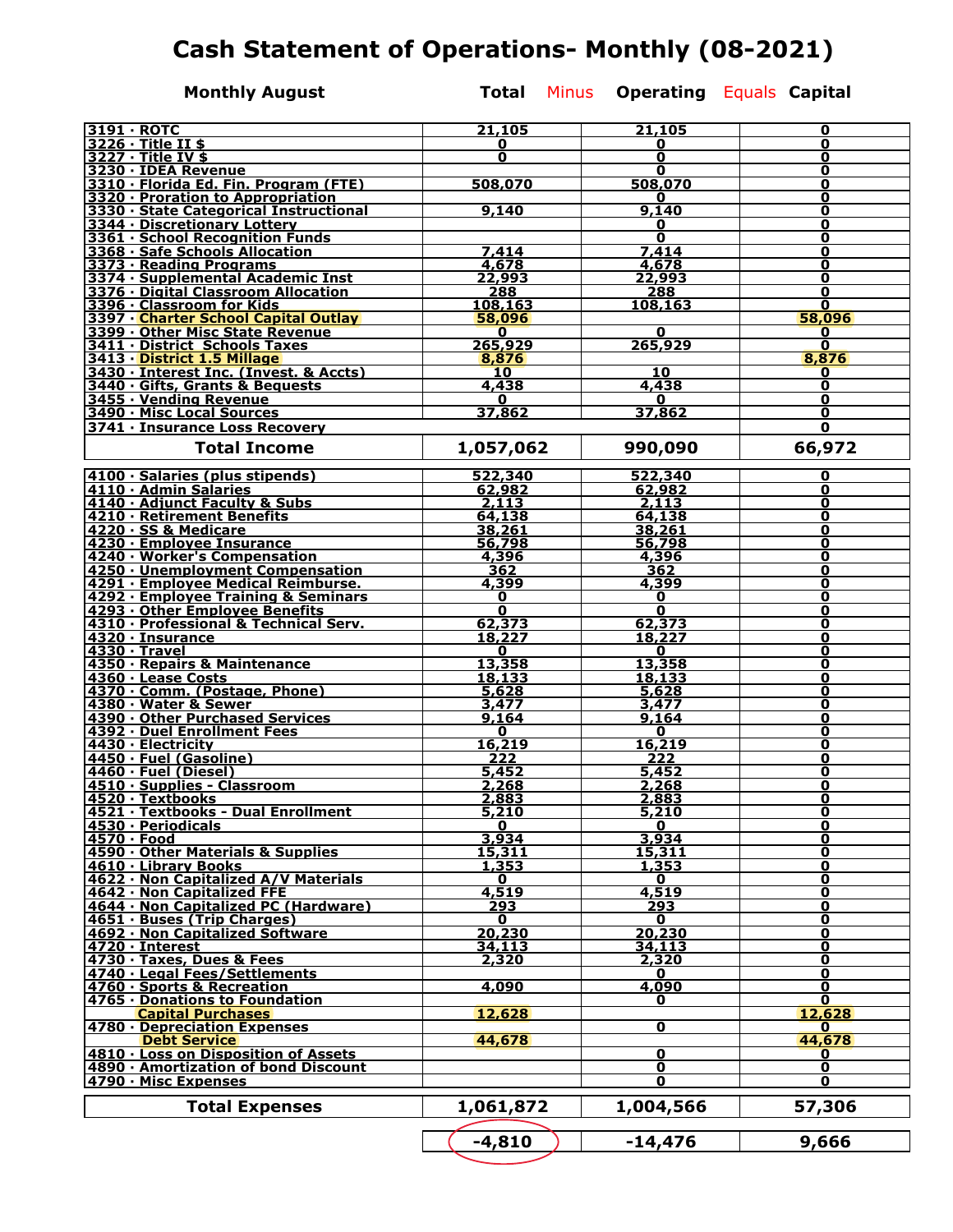# **Cash Statement of Operations- YTD (PE 08-31-21)**

**YTD Through August Total** Minus **Operating Equals Capital** 

| 3191 · ROTC                                                                  | 40,235           | 40,235                  | 0                          |
|------------------------------------------------------------------------------|------------------|-------------------------|----------------------------|
| 3226 · Title II \$                                                           | 0                | 0                       | 0                          |
| 3227 · Title IV \$                                                           | O                | 0                       | 0                          |
| 3230 · IDEA Revenue                                                          |                  | 0                       | 0                          |
| 3310 · Florida Ed. Fin. Program (FTE)                                        | 1,016,139        | 1,016,139               | 0                          |
| 3320 · Proration to Appropriation                                            |                  | 0                       | 0                          |
| 3330 · State Categorical Instructional<br>3344 · Discretionary Lottery       | 18,280           | 18,280<br>0             | 0<br>0                     |
| 3361 · School Recognition Funds                                              |                  | 0                       | 0                          |
| 3368 · Safe Schools Allocation                                               | 14,518           | 14,518                  | 0                          |
| 3373 · Reading Programs                                                      | 9,356            | 9,356                   | 0                          |
| 3374 · Supplemental Academic Inst                                            | 45,986           | 45,986                  | 0                          |
| 3376 · Digital Classroom Allocation                                          | 576              | 576                     | 0                          |
| 3396 · Classroom for Kids                                                    | 216,326          | 216,326                 | 0                          |
| 3397 · Charter School Capital Outlay                                         | 116,192          |                         | 116,192                    |
| 3399 . Other Misc State Revenue                                              | $\mathbf 0$      | 0                       | 0                          |
| 3411 · District Schools Taxes                                                | 524,347          | 524,347                 | 0                          |
| 3413 · District 1.5 Millage                                                  | 31,136           |                         | 31,136                     |
| 3430 · Interest Inc. (Invest. & Accts)<br>3440 · Gifts, Grants & Bequests    | 23               | $\overline{23}$         | 0<br>0                     |
| 3455 · Vending Revenue                                                       | 7,438<br>116     | 7,438<br>116            | 0                          |
| 3490 · Misc Local Sources                                                    | 57,963           | 57,963                  | 0                          |
| 3741 · Insurance Loss Recovery                                               |                  |                         | $\mathbf 0$                |
|                                                                              |                  |                         |                            |
| <b>Total Income</b>                                                          | 2,098,631        | 1,951,303               | 147,328                    |
|                                                                              |                  |                         |                            |
| 4100 · Salaries (plus stipends)                                              | <u>1,027,616</u> | <u>1,027,616</u>        | 0                          |
| 4110 · Admin Salaries                                                        | 126,802          | 126,802                 | 0                          |
| 4140 · Adjunct Faculty & Subs                                                | 3,309            | 3,309                   | O                          |
| 4210 Retirement Benefits<br>4220 · SS & Medicare                             | 72,494<br>80,267 | 72,494<br>80,267        | 0<br>0                     |
| 4230 · Employee Insurance                                                    | 113,942          | 113,942                 | 0                          |
| 4240 · Worker's Compensation                                                 | 14,448           | 14,448                  | O                          |
| 4250 · Unemployment Compensation                                             | 392              | 392                     | 0                          |
| 4291 · Employee Medical Reimburse.                                           | 9,048            | 9,048                   | 0                          |
| 4292 · Employee Training & Seminars                                          | 1,234            | 1,234                   | 0                          |
| 4293 · Other Employee Benefits                                               | 0                | 0                       | 0                          |
| 4310 · Professional & Technical Serv.                                        | 111,751          | 111,751                 | 0                          |
| 4320 · Insurance                                                             | 100,404          | 100,404                 | 0                          |
| 4330 · Travel                                                                | 0                | 0                       | 0                          |
| 4350 · Repairs & Maintenance                                                 | 21,644           | 21,644                  | 0                          |
| 4360 · Lease Costs<br>4370 · Comm. (Postage, Phone)                          | 36,267           | <u>36,267</u>           | 0<br>0                     |
| 4380 · Water & Sewer                                                         | 10,867<br>6,948  | 10,867<br>6,948         | 0                          |
| 4390 · Other Purchased Services                                              | 18,256           | 18,256                  | 0                          |
| 4392 · Duel Enrollment Fees                                                  | 0                | 0                       | 0                          |
| 4430 · Electricity                                                           | 27,808           | 27,808                  | 0                          |
| 4450 · Fuel (Gasoline)                                                       | 332              | 332                     | 0                          |
| 4460 · Fuel (Diesel)                                                         | 5,665            | 5,665                   | 0                          |
| 4510 · Supplies - Classroom                                                  | 2,853            | 2,853                   | 0                          |
| 4520 · Textbooks                                                             | 24,994           | 24,994                  | $\overline{\mathbf{o}}$    |
| 4521 · Textbooks - Dual Enrollment<br>4530 · Periodicals                     | 5,210            | 5,210                   | 0                          |
|                                                                              | 651              | 651                     | 0                          |
| 4570 · Food                                                                  | 4,350            | 4,350                   | $\mathbf 0$                |
| 4590 · Other Materials & Supplies<br>4610 · Library Books                    | 29,079<br>1,364  | 29,079<br>1,364         | $\mathbf 0$<br>$\mathbf 0$ |
| 4622 · Non Capitalized A/V Materials                                         | 0                | 0                       | $\mathbf 0$                |
|                                                                              | 7,599            | 7,599                   | $\mathbf 0$                |
| 4642 · Non Capitalized FFE<br>4644 · Non Capitalized PC (Hardware)           | 1,693            | 1,693                   | $\overline{\mathbf{o}}$    |
| 4651 · Buses (Trip Charges)                                                  | 3,225            | 3,225                   | $\mathbf 0$                |
| 4692 · Non Capitalized Software                                              | 25,335           | 25,335                  | $\mathbf 0$                |
| 4720 · Interest                                                              | 56,602           | 56,602                  | $\mathbf 0$                |
| 4730 · Taxes, Dues & Fees                                                    | 3,648            | 3,648                   | $\overline{\mathbf{0}}$    |
| 4740 · Legal Fees/Settlements                                                |                  | 0                       | $\mathbf 0$                |
| 4760 · Sports & Recreation                                                   | 6,643            | 6,643                   | $\overline{\mathbf{0}}$    |
| 4765 · Donations to Foundation                                               |                  | 0                       | 0                          |
| <b>Capital Purchases</b><br>4780 · Depreciation Expenses                     | 233,890          |                         | 233,890                    |
| <b>Debt Service</b>                                                          |                  | $\mathbf 0$             | 0<br>89,801                |
|                                                                              | 89,801           | $\overline{\mathbf{0}}$ | 0                          |
| 4810 · Loss on Disposition of Assets<br>4890 · Amortization of bond Discount |                  | $\mathbf 0$             | $\mathbf 0$                |
| 4790 · Misc Expenses                                                         |                  | $\mathbf 0$             | 0                          |
|                                                                              |                  |                         |                            |
| <b>Total Expenses</b>                                                        | 2,286,431        | 1,962,740               | 323,691                    |
|                                                                              | $-187,800$       | $-11,437$               | $-176,363$                 |